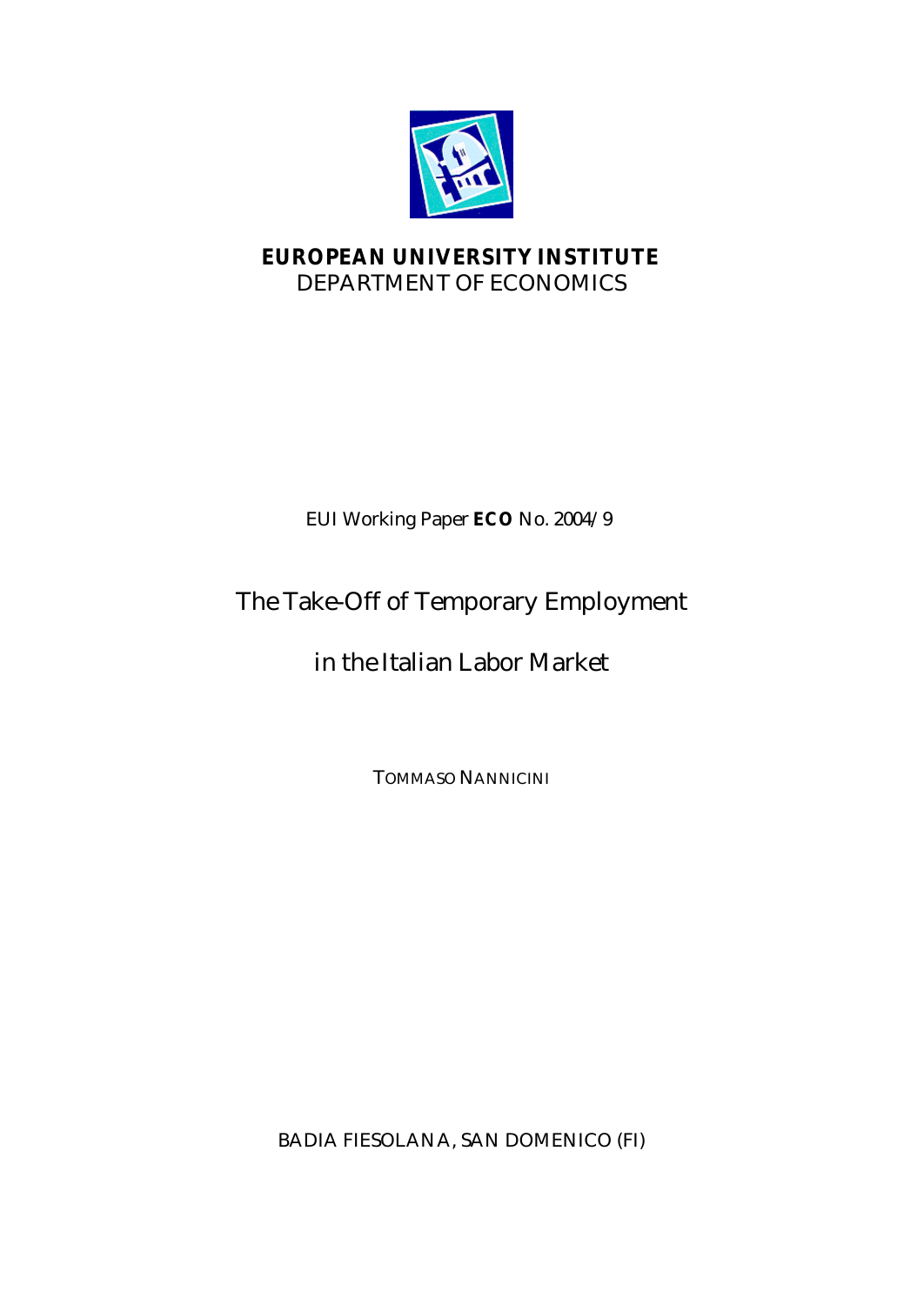All rights reserved. No part of this paper may be reproduced in any form Without permission of the author(s).

> ©2004 Tommaso Nannicini Published in Italy in March 2004 European University Institute Badia Fiesolana I-50016 San Domenico (FI) Italy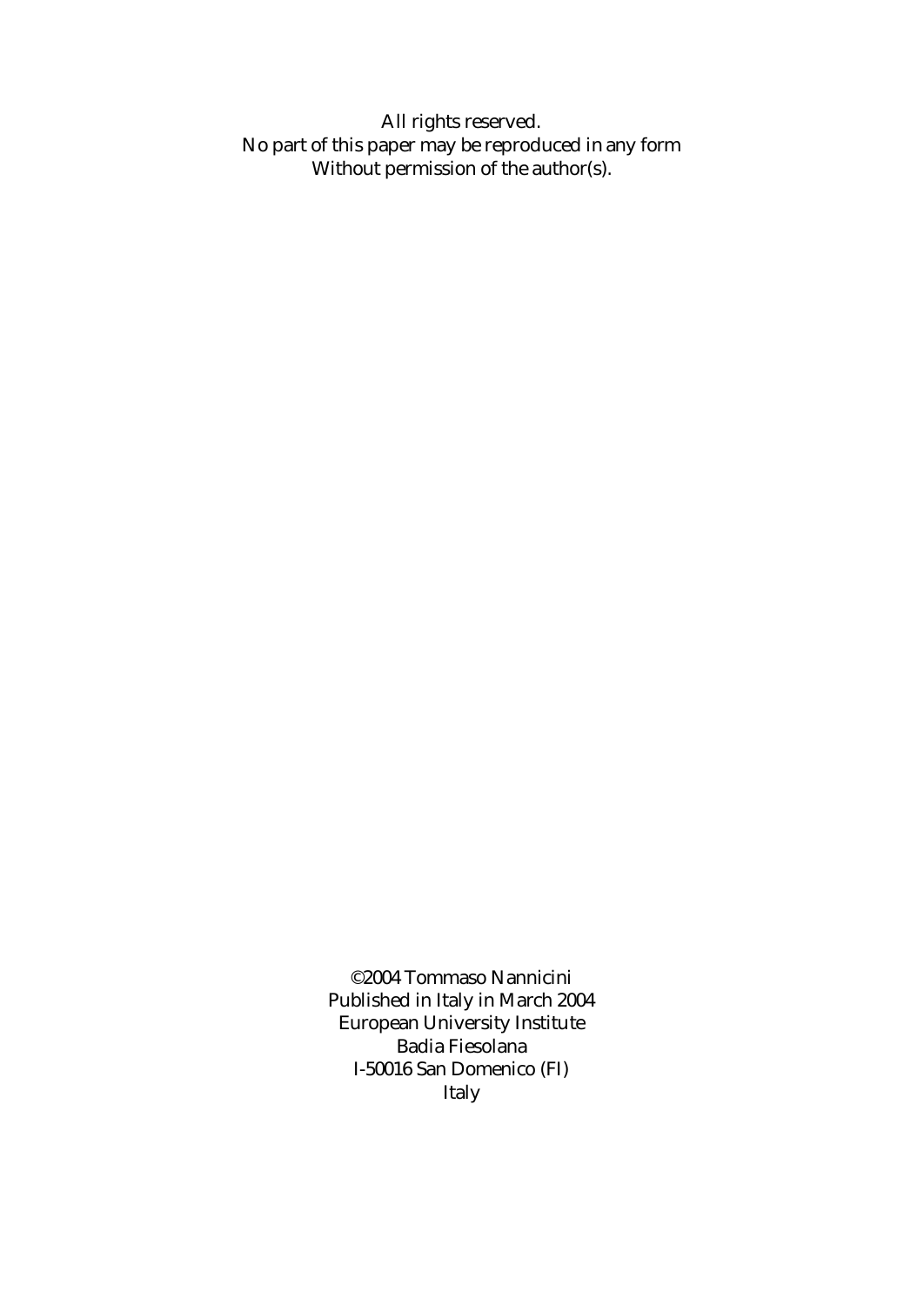# The Take-off of Temporary Employment in the Italian Labor Market

Tommaso Nannicini<sup>∗</sup> European University Institute

First version, December 2000 Last revision, July 2003

#### Abstract

This paper exploits the available empirical evidence in order to shed light on the take-off of temporary employment in Italy. This kind of non-standard employment was recently legalized by the law 196/1997. The national data set of "Manpower" -one of the leading agencies in the Italian market- is used to address two related questions. One, what is the utilization intensity of temporary employment in each sector of the economy? And two, is it related to volatility or recent changes in the hiring pattern? To sidestep the fact that official statistics report all temps in the service sector, this paper combines the "Manpower" data set with other sources and estimate the share of temps within each industry. The utilization of temps appears to be positively correlated with production volatility. Recently, industries that have used temps more intensively experienced a drop in their share of total permanent employment. These findings support the view that the take-off of temporary employment in Italy was essentially demand driven.

<sup>∗</sup>Paper presented at the LoWER-NIMA Conference on "Combining Work, Home and Education", University of Minho (Portugal, September 2001), and at the XVII AIEL Conference in Labor Economics, University of Salerno (Italy, September 2002). I would like to thank Andrea Ichino and seminar participants at EUI and MIT for their useful comments and suggestions. Contact information: EUI, Department of Economics, Via della Piazzuola 43, 50133 Firenze, ITALY. Email: tommaso.nannicini@iue.it.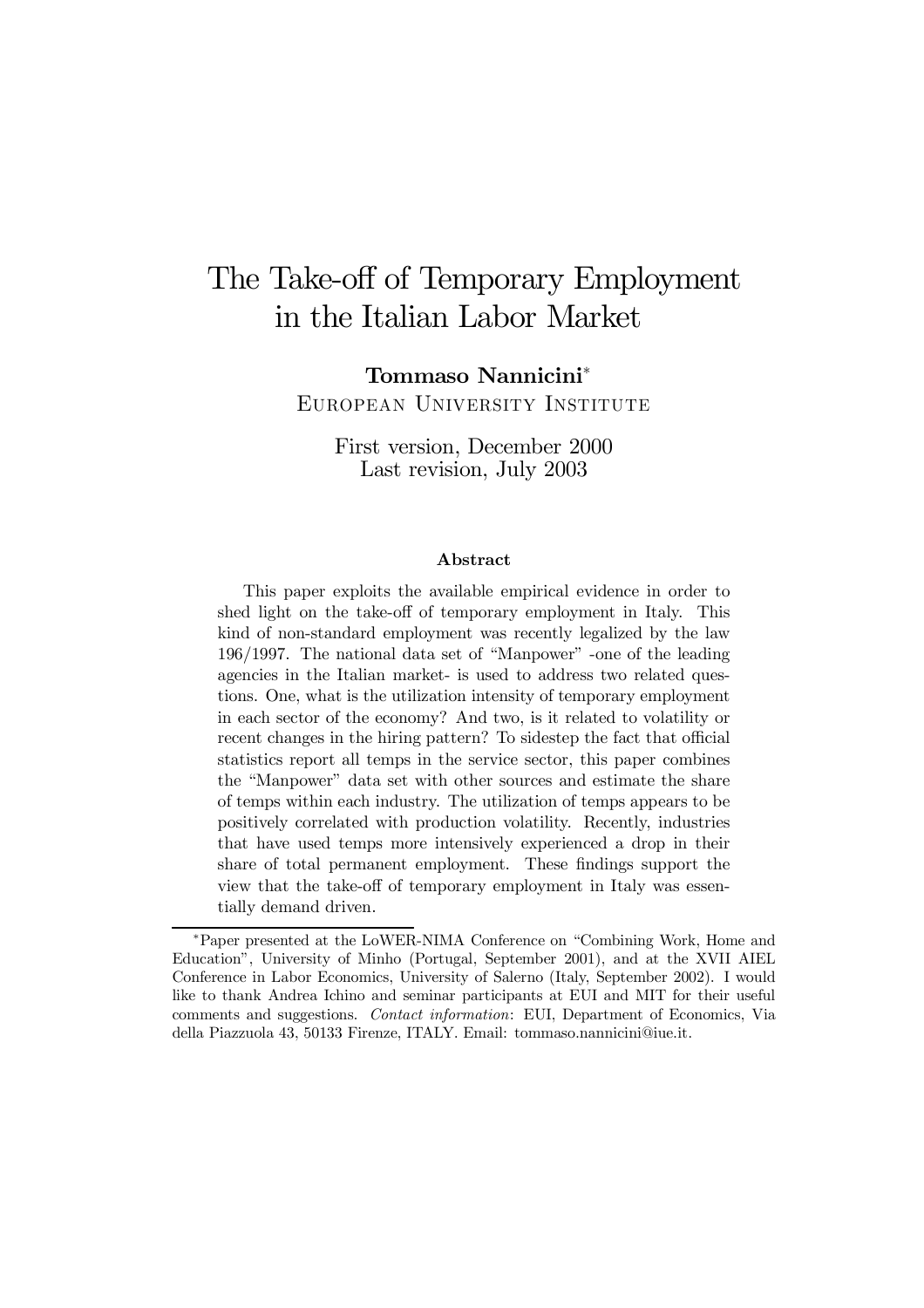### 1 Introduction

The growth of non-standard employment (part-time, temporary employment, self-employment, fixed-term contracts, etc.) is one of the major stylized facts of Western labor markets during the last decade.<sup>1</sup> Although different from each other, these types of work have the common feature of diverging from the pattern of what was considered as standard employment, i.e. a job relationship embedded in a full-time, open-ended and secure contract. The Italian labor market reached this common pattern toward non-standard employment only in recent years. In particular, the liberalization of temporary employment  $(TE \, henceforth)^2$  represented the most effective intervention in this area. A promising take-off of TE has started, subsequent to the socalled "Treu law" (law 196/1997) which legalized and regulated the supply of temporary workers by authorized agencies.

Following TE liberalization, a "hot" policy debate over the effects of this intervention for firms and workers has begun. The welfare evaluation of TE is controversial. Supporters emphasize the virtues of flexibility in labor organization, as well as the fact that temporary jobs give an alternative to people not interested in standard employment and serve as a springboard for those looking for a permanent job. Opponents argue that temporary workers are precarious and have no claim either to job security or to benefits tied to length of service. In the sclerotic Italian labor market, where employment protection legislation is usually blamed for the plague of long-term unemployment, it is crucial to understand whether TE is returning (or breaking in) to permanent employment or whether it is simply used for a firm's flexibility reasons. This paper will not however directly deal with this issue during the discussion of the empirical results.

Two related empirical questions will be addressed. What is the utilization intensity of temporary work in each sector of the economy? Is it related to volatility or recent changes in the hiring pattern? To answer these questions, the national data set of "Manpower" -one of the leading companies in Italy-

<sup>&</sup>lt;sup>1</sup>On this general trend, see Felstead and Jewson  $(1999)$ .

<sup>&</sup>lt;sup>2</sup>In the following, the expressions "temporary employment" and "temporary work" will refer to a triangular contract, in which an agency hires a worker for the purpose of placing him/her at the disposal of a client firm for a temporary assignment. The distinction between temporary work, in this sense, and fixed-term contracts is clear in Italian ("lavoro interinale " vs. "lavoro a tempo determinato"), but less in English-speaking countries where temporary work is sometimes referred to as "agency work" or "dispatched work".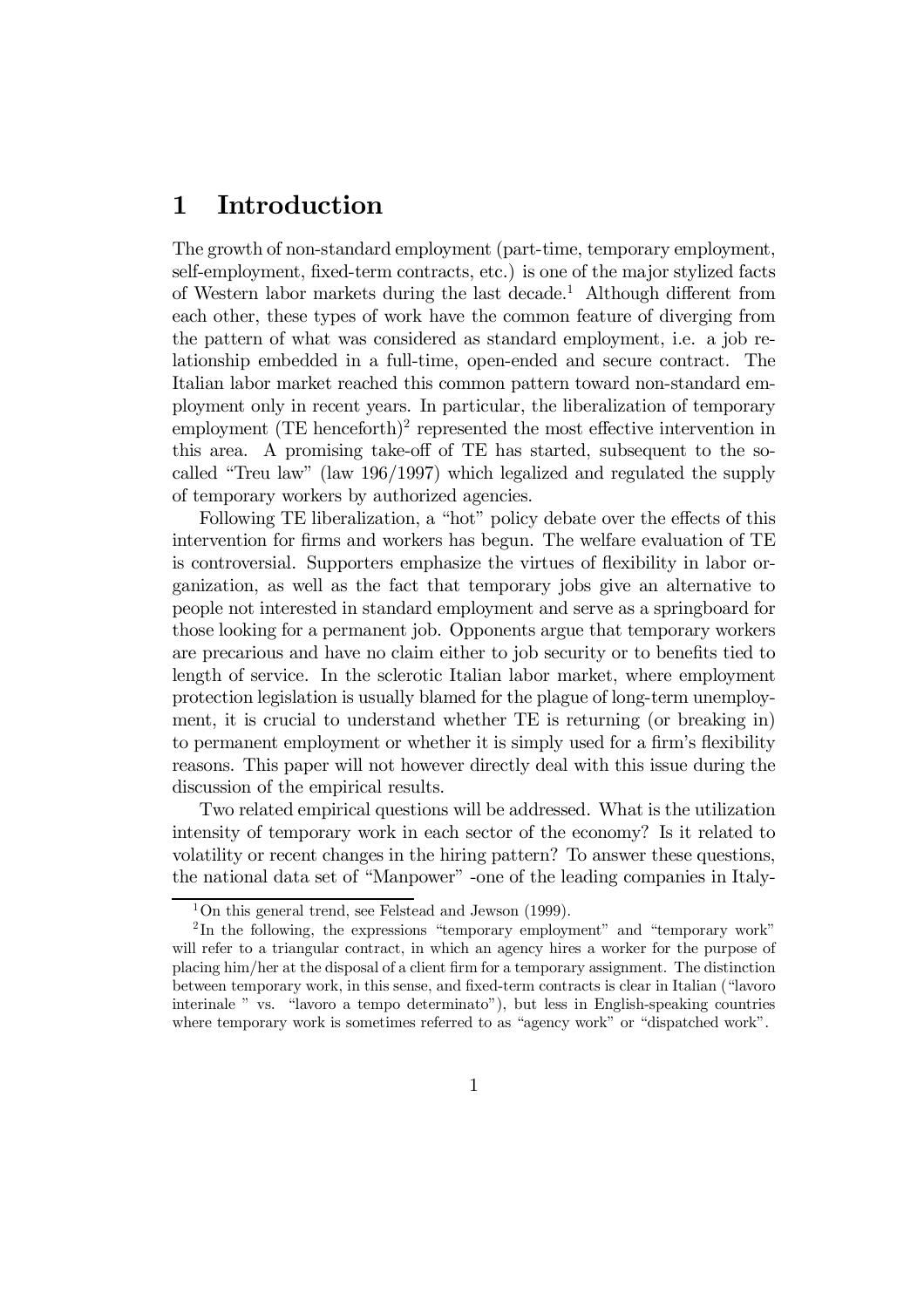will be used. Section 2 discusses the rationale of both firms and workers for signing a temporary contract, reviewing employer and employee surveys in Europe and the US. Section 3 briefly describes the regulatory content of the Italian liberalization of TE. Section 4 presents data description, the estimation procedure used to retrieve TE utilization by industry, and the empirical results. Since official statistics report all temporary workers in the service sector, the "Manpower" data set is combined with other sources, in order to estimate the share of temps within each sector of the economy. Section 5 concludes the preliminary findings of the paper.

#### 2 Employer's and Worker's Motivations

When asked why they make use of temporary workers, firms usually give two types of answer: 1) organizational or business-cycle flexibility; 2) personnel screening and selection. Bronstein (1991), reviewing employer surveys for Western Europe, indicated three main motives: temporary replacements; fulfilment of occasional jobs or during peak activity; prospect for temporary workers to fill vacancies on a permanent basis. Atkinson et al. (1996) reported, in a United Kingdom survey, the following reasons firms hire temps:<sup>3</sup> covering maternity leave  $(37.8\%)$ ; covering holiday/sick leave  $(59.4\%)$ ; matching peaks in demand  $(63.3\%)$ ; performing one-off tasks  $(39\%)$ ; trial for permanent work (20.2%). According to a survey conducted by Abraham (1988), among US firms using temporary employees, 79% declared at least one motivation that might be labeled "variability in demand", 88% declared at least one motivation related to fluctuations in the labor supply of regular employees, and 16% quoted the screening rationale. Houseman (2000) presents an employer survey for the US where the most frequently cited reasons are: to provide assistance at times of unexpected increases in business (52%); to fill a vacancy until a regular employee is hired  $(47\%)$ ; to cover holiday/sick leave  $(47\%)$ ; to screen candidates for regular jobs  $(21\%)$ . The same survey reports that 43% of firms using temps decided "often" or "sometimes" to move them into permanent positions, even though they had not hired them for screening purposes. The only available survey for Italy (Confinterim, 2000) reports three reasons: peak activity  $(70\%)$ ; replacements  $(18\%)$ ; expertise not available within the firm  $(12\%)$ . The absence of the se-

<sup>&</sup>lt;sup>3</sup>The percentages reported in this survey, and those following it, do not sum to 100% in some cases since firms were allowed to give multiple answers.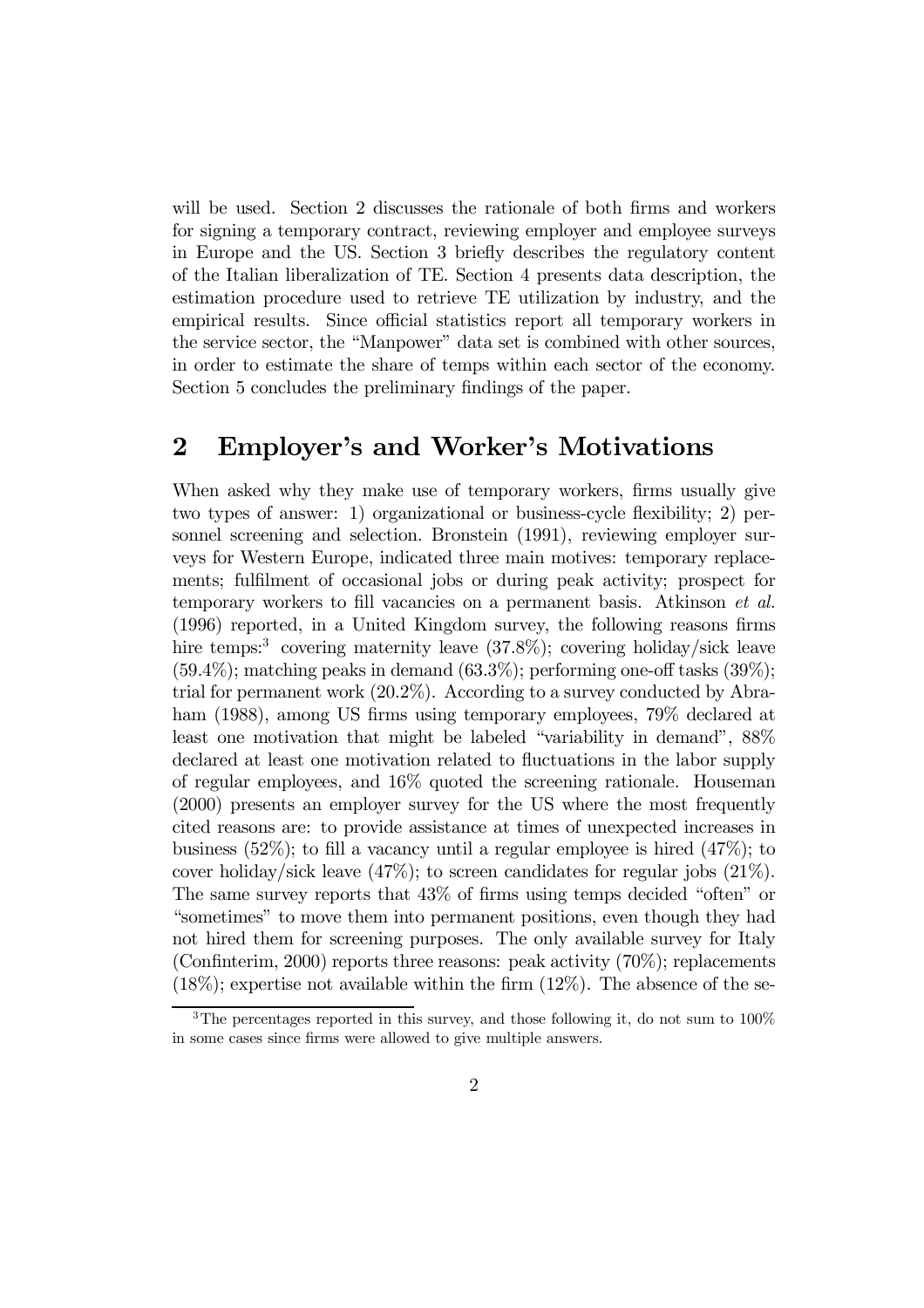lection rationale depends on the questionnaire and the fact that collective agreements do not provide for screening as an official justification to hire temporary employees.

On the other side of the employment relationship, workers may decide to take a temporary job for three sets of reasons: 1) individual flexibility; 2) lack of alternatives; 3) signaling (i.e. to signal that their ability is high by making themselves available to be screened during temporary assignments). The first category concerns both those who like temporary work as a way-of-life choice (especially women) and those who do temporary work to clear up their job preferences (especially the young). The second and third motivations conflict each other. The choice of TE could represent either a "bad signal" (if it were due to a lack of alternatives) or a "good signal" (if it came from the worker's availability to be screened). It is not easy to disentangle empirically these reasons while looking at surveys based on samples of temporary workers. For instance, Bronstein (1991) indicated two main answers given by workers: personal choice; looking for a permanent job (which includes categories 2 and 3). Atkinson et al. (1996) reported two reasons: could not find permanent job; did not want permanent job (which includes 1 and 3).

On the whole, flexibility -both related to fluctuations in market demand and regular labor supply- seems the main reason why firms use TE, while the screening rationale is relevant too. The relative weights of these different motivations critically depend on the institutional setting. The higher firing costs for open-ended contracts, the larger the scope for TE as a screening device, since firms attribute greater importance to the quality of the longterm match. In the same time, higher firing costs might induce firms to substitute temps for regular employees, reducing the number of transitions from temporary to permanent work. The demand for flexibility might become the driving force behind the utilization of temporary employees, especially in sectors of the economy that must face an erratic market demand or deal with an increase in domestic and international competition. As a consequence, the overall effect of employment protection legislation on the utilization of temporary work is ambiguous.

The more widespread other instruments of screening (fixed-term contracts, in-job training, probation, etc.), the less useful TE as a selection device. Even if other instruments were available for firms, TE could be preferred because it is less associated with a damaging "hire and fire" reputation. Moreover, it should be noticed that flexibility and screening are not necessarily *substitute* motivations, since in many cases they may *complement*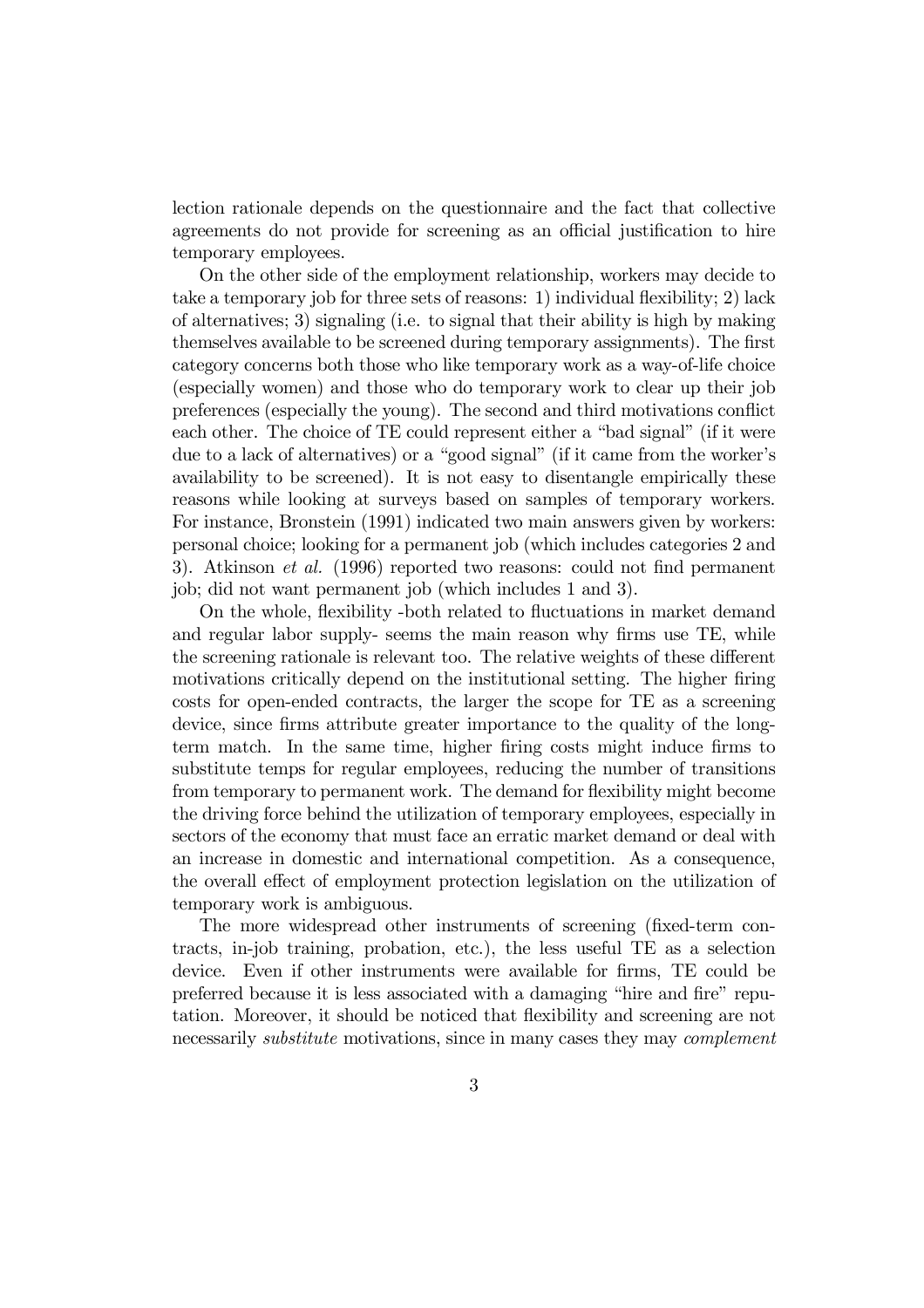each other. For example, a firm might hire a temp to face a non-permanent increase in market demand, and decide later to use the same worker (already screened during the short-term assignment) to fill a permanent vacancy.

The Italian labor market -because of the rigidity of standard employment regulation and the recent liberalization of TE- seems an environment where both the demand for screening and the demand for flexibility by firms might be important. The next section elaborates on this consideration through a brief description of TE liberalization in the context of the Italian labor regulation. Section 4 collects some preliminary evidence, with the aim to understand by whom temporary agency workers in Italy are used and why.

#### 3 The Liberalization of TE in Italy

The evolution of the Italian labor regulation (including law, collective bargaining and judicial application) has produced relevant hiring and firing costs. However, the regulatory rigidities have often been sidestepped by means of atypical (CIG, industrial rescues, etc.) or informal (shadow economy) types of flexibility.4 Despite these remarks, the Italian labor market is considered one of those with the strictest employment protection legislation, as far as regular employment is concerned. If we look at the OECD indicators that try to capture the extent of firing costs, we see that among the 27 OECD countries, Italy ranks  $23^{rd}$  in terms of the "overall strictness of protection against dismissals".5 The same OECD report points out that: "Between the late 1980s and the late 1990s, there was considerable continuity in employment protection legislation practices in most countries. The major exception to this picture of continuity is that a number of countries liberalized significantly the regulation of employers' use of fixed-term contracts and the operation of temporary work agencies".

Italy is a good example of such a trend. Besides the traditional atypical and informal types of flexibility, new ones have emerged in the area of nonstandard employment. In 1987, collective agreements were allowed to extend the use of fixed-term contracts specifying target groups, motivations and employment shares (see law 56/1987). The utilization and renewal of fixedterm contracts, however, is still strictly regulated. This kind of contract can be extended only once and for a period shorter than the initial employment;

<sup>4</sup>On the Italian labor regulation, see Sestito (1996), Boeri (1996) and Ichino(1996).

<sup>&</sup>lt;sup>5</sup>See OECD (1999). Lower ranking indicates stricter regulation.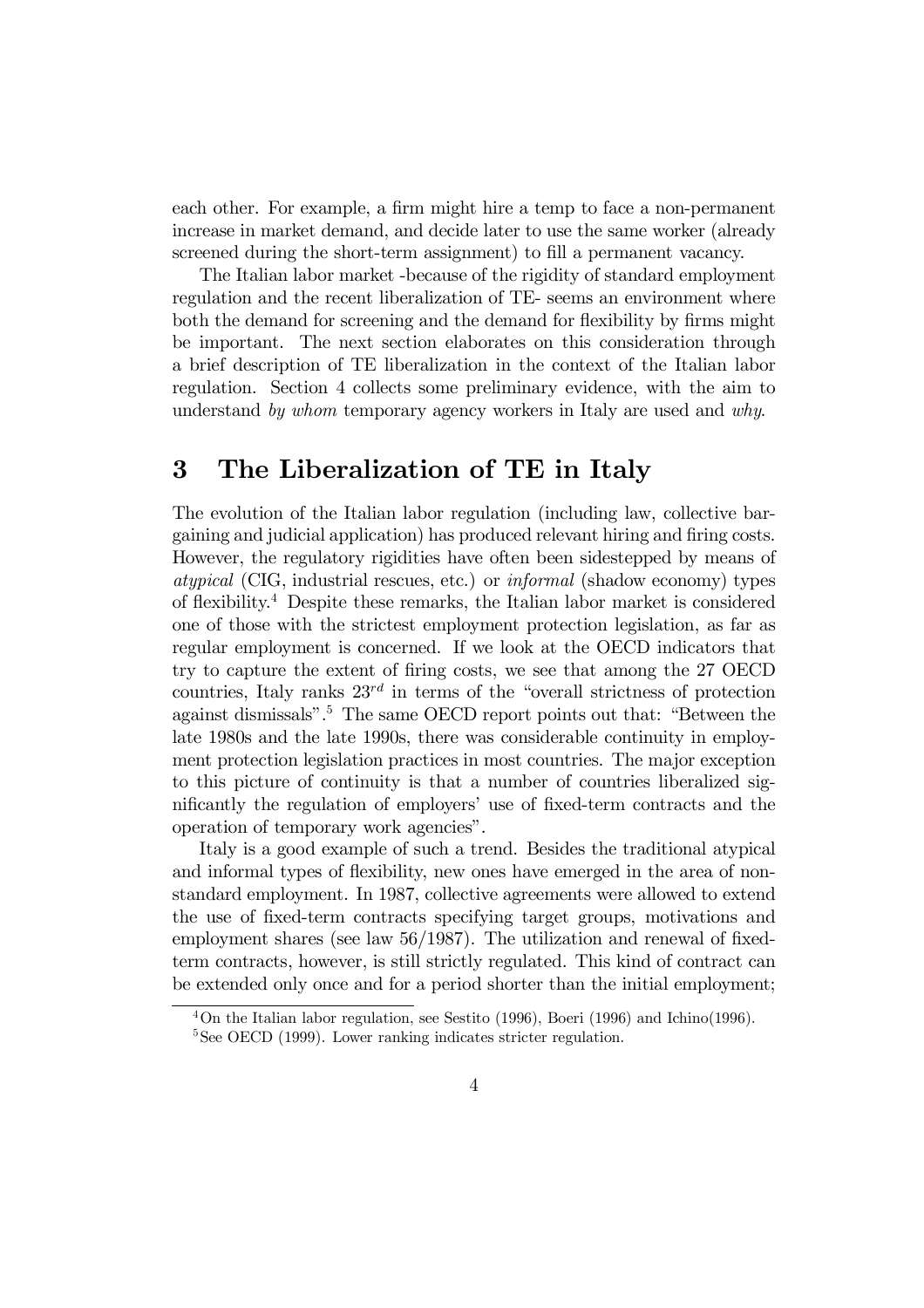the contract becomes permanent if the work continues over the terminal date or the contract is extended more than once. During the 1990s, the conditions regulating in-job training contracts for workers aged between 16 and 32 have been repeatedly changed (see law 451/1994, art.16; law 608/1996, art.9; law 196/1997, art.15-16).

Moreover, temporary work agencies were legalized in 1997 (law 196/1997, art.  $1-11$ .<sup>6</sup> The "Treu law", implemented in 1998, has generated a promising take-off of TE. In 1999, Italian temporary workers were about 250,000. In 2000, they are estimated to be about 470,000 (Confinterim, 2000). This new kind of employment relationship has quickly expanded, especially in the North of the country and in manufacturing sectors. The fact that OECD (1999) ranks Italy  $20<sup>th</sup>$  in terms of "strictness of temporary work regulation" seems not to take into account the reform application (collective bargaining) and the changes made by the year-2000 budget law.

The "Treu law" states that temporary work is forbidden in the following cases: lowest positions of the job ladder; replacement of workers on strike; firms that made collective dismissals in the last 12 months; jobs that require medical vigilance; firms that are experiencing a time-of-work reduction. The year-2000 budget law has ruled out the prohibition of temporary work for the lowest positions of the job ladder. The "Treu law" does not set a maximum cumulated duration of temporary contracts or legal motivations for using temporary work, leaving the provision of further regulation to collective bargaining. Collective agreements stipulate that temporary workers cannot exceed 8-15% of normal employees (depending on the sector) and fix the allowed motivations for using them: peak activity; one-off work; expertise not available within the firm. According to the collective agreement for agency workers, firms cannot extend an individual contract more than four times and for a cumulated period longer than 24 months. In other words, firing costs for standard employment remain high in the Italian labor market, and TE faces less regulatory restrictions than other short-term contracts. In this context, firms might decide to hire temps in situations that generate different kinds of employment relationships in other countries.

 $6$ On the new pattern followed by temporary work regulation in Europe, see Schomann and Schomann (2000). On the Italian regulation, see Ichino (2000).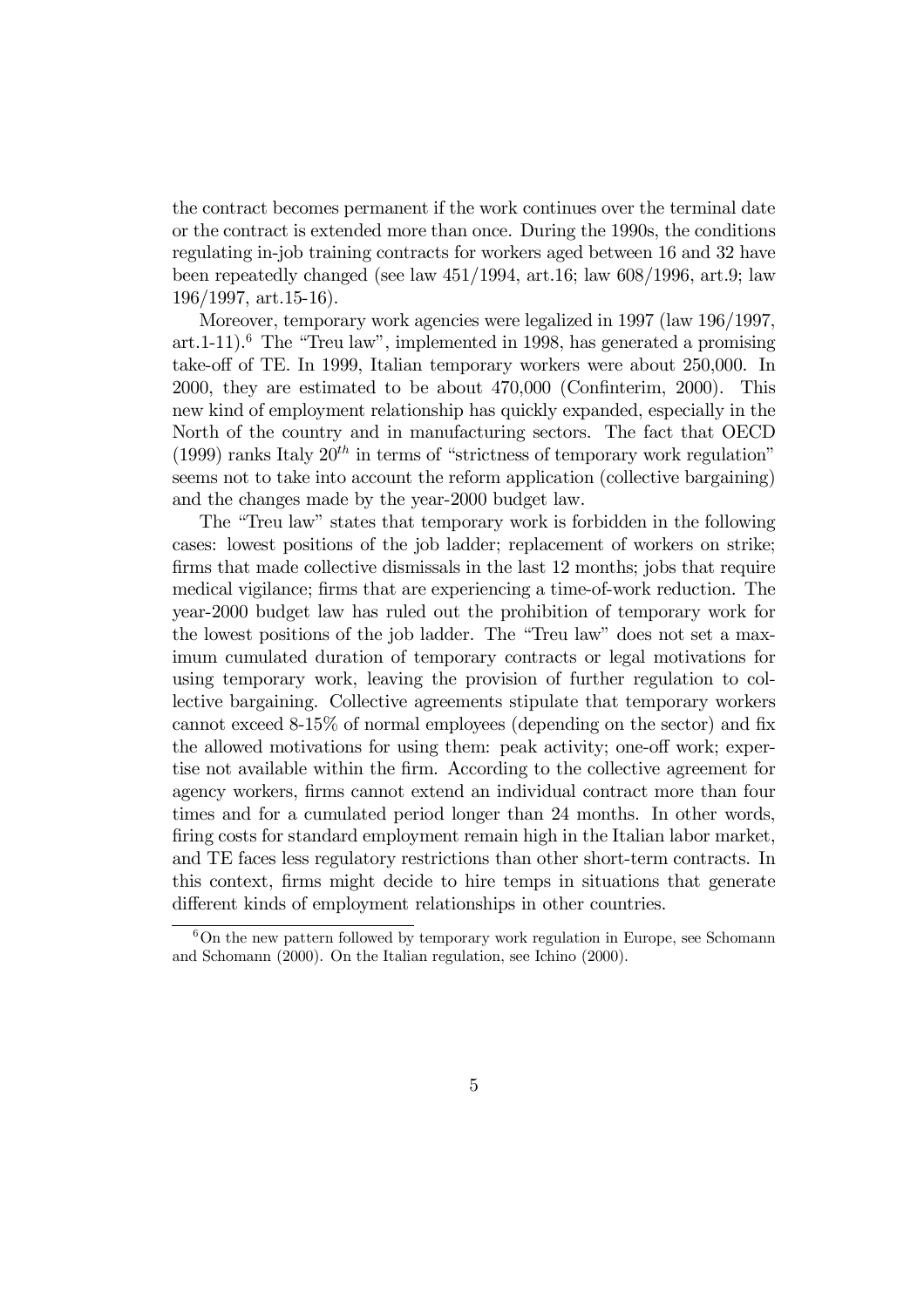#### 4 Who Uses Temps?

#### 4.1 Data and Descriptive Statistics

This section makes use of the national data set of "Manpower", an international firm operating in the sector of temporary work and one of the main companies in the recently created Italian market. The data set contains the individual characteristics of all temporary workers employed by "Manpower" agencies. Unfortunately, the data set lacks important information, e.g. years of schooling or transition to permanent employment. The current data set reports the following personal details of each worker: gender; age; place of residence; married or single status; nationality; occupation profile (blue-collar or white-collar). The data set also contains the number and time-duration of temporary assignments, as well as the economic sector and geographic location of the client firms that used the worker.

The data set considers all the workers sent to temporary assignments ("missions" in the terminology of agencies). The starting dates of recorded missions range from February 1998 to October 2000; the number of temporary workers who did at least one mission is 57,268; the number of using firms is 11,779; the total number of signed temporary contracts is 100,029. The workers in the data set can be seen as a random sample drawn from the population of all Italian temps. In fact, the market share of "Manpower" in Italy is around 25% and its agencies are distributed across all regions. Moreover, the Italian market for temps is not specialized and agencies cover all types of jobs.7 These elements are worth noting, since in the following sections the assumption that the "Manpower" data set is a random draw from the population of temporary employees in Italy will be extensively used.

Table 1 reports in the second column descriptive statistics of the individual characteristics of the temporary workers employed by "Manpower". All variables but age are dummy. The third column offers some comparisons with permanent employees in the private sector. $8$  The representative temp is young (the average age is 28.6), single  $(82\%)$ ; male  $(66\%)$  and blue-collar (75%). The vast majority of temporary workers is Italian, although 8% of them have different nationality.

 $7$ The assumption is further confirmed by the fact that Confiniterim (2000), the association of all TE companies except "Manpower", reports similar descriptive statistics of temporary workers' characteristics in its annual report.

<sup>8</sup>See Ministero del Lavoro e della Previdenza Sociale (2000).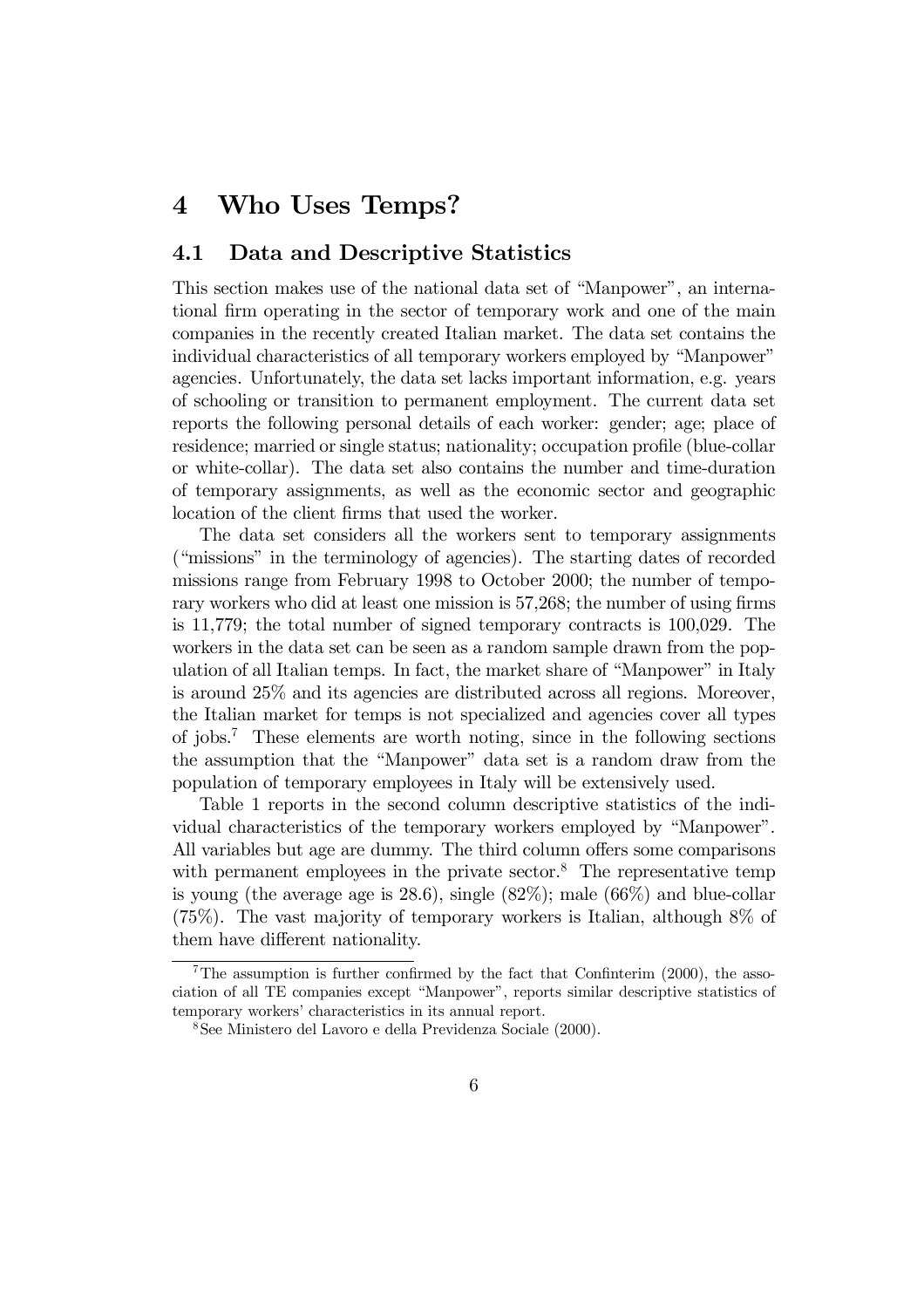|                 |      | Temporary Workers Permanent Employees |
|-----------------|------|---------------------------------------|
| Male            | 0.66 | 0.63                                  |
| Age             | 28.6 | 39.6                                  |
| Single          | 0.82 |                                       |
| Blue            | 0.75 |                                       |
| Italy           | 0.92 |                                       |
| Second contract | 0.34 |                                       |
| Third contract  | 0.14 |                                       |
| North           | 0.61 | 0.52                                  |
| Center          | 0.27 | 0.20                                  |
| South           | 0.12 | 0.28                                  |
| Manufacturing   | 0.75 | 0.41                                  |
| Services        | 0.23 | 0.46                                  |
| Other sectors   | 0.02 | 0.13                                  |

Table 1. Characteristics of temporary workers

Nearly one third of workers (34%) received more than one temporary assignment, and 14% more than two. If we classify workers according to the broad sector of the economy or the geographic location where they were employed, we see that TE is prevalently used by firms in the North of the country  $(61\%)$  and in manufacturing sectors  $(75\%)$ . The figures for firms instead of workers (not reported in Table 1) are slightly different: 71% in manufacturing sectors and 68% from the North. This means that manufacturing firms are not only the lion's share of those using temporary workers, but they also use this form of employment more frequently than other firms. Firms from the South use TE intensively (12% of total workers), even though they are a very small fraction of total firms using TE (3.7%). The bias toward manufacturing sectors is worth noting from the perspective of international comparison. For instance, in the US -where TE has been used for decadesmanufacturing sectors employ only 29.8% of temps, while in Spain -where TE was legalized only recently- they employ  $34.9\%$ .

 $9^9$ For international comparisons, see Ciett (2000). On the comparison between Italy and Spain, see Cebrian et al. (2000).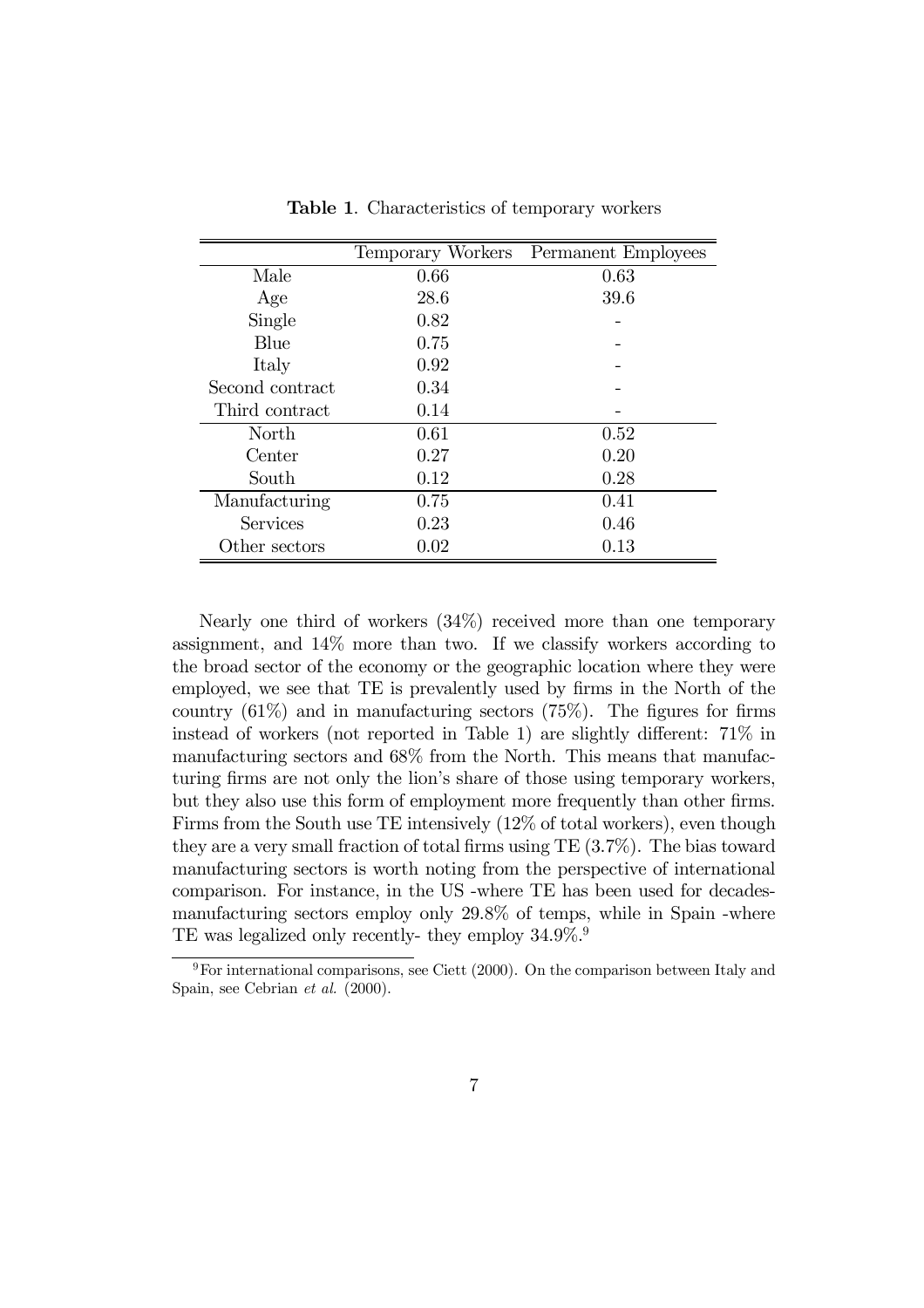#### 4.2 TE Utilization by Industry

Like every National Statistical Institute, the Italian ISTAT classifies employees by the industry of the employing firm rather than by the industry where they are actually working. As a result, all temps are included in the service sector which contains temporary work agencies (specifically in sector "K" according to the ATECO classification). This happens because temporary workers are officially employed by the agency which sends them to a mission, not by the firm which uses them for a short-term assignment. There is scant evidence concerning the industry of assignment of temporary workers. This section aims at filling the gap by combining the "Manpower" data set with other sources of information. The estimation procedure follows an idea suggested by Estevao and Lach (1999) who perform a similar estimation for the US, even though they use alternative types of data, rely on different assumptions and use their estimates for a different application. The availability of the "Manpower" data set -as long as it can be considered as a representative sample of the Italian temp population- allows us to estimate the utilization of temporary workers by economic sector without any restrictive assumption.

Let  $tw_{it} = 1$  denote the event that individual i is a temporary worker in period  $t$ . The sectorial parameter to be estimated is the probability that an individual working in sector  $\hat{\jmath}$  at time  $t$  is temporary, which can be indicated as  $\theta_{ijt}$ . As noted, we cannot retrieve this information from official statistics. Using the "Manpower" data set, it is possible to estimate the probability that a temporary worker is employed in sector j at time t, denoted by  $\alpha_{i}$ . Formally:

$$
\theta_{ijt} = \Pr\left[tw_{it} = 1 \mid s_{it} = j\right]
$$

$$
\alpha_{ijt} = \Pr\left[s_{it} = j \mid tw_{it} = 1\right]
$$

where the expression  $s_{it} = j$  denotes that individual i works in sector j at time t. According to Bayes' rule, we can write  $\theta_{ijt}$  as a function of  $\alpha_{ijt}$ :

$$
\theta_{ijt} = \alpha_{ijt} \frac{\Pr[tw_{it} = 1]}{\Pr[s_{it} = j]}
$$

This simple transformation suggests a way to estimate the sectorial parameters within which we are interested. In order to estimate the probability of being temporary while working in a specific sector  $j$  (i.e. to assess the relative use of temporary workers in each sector), we need the following ingredients: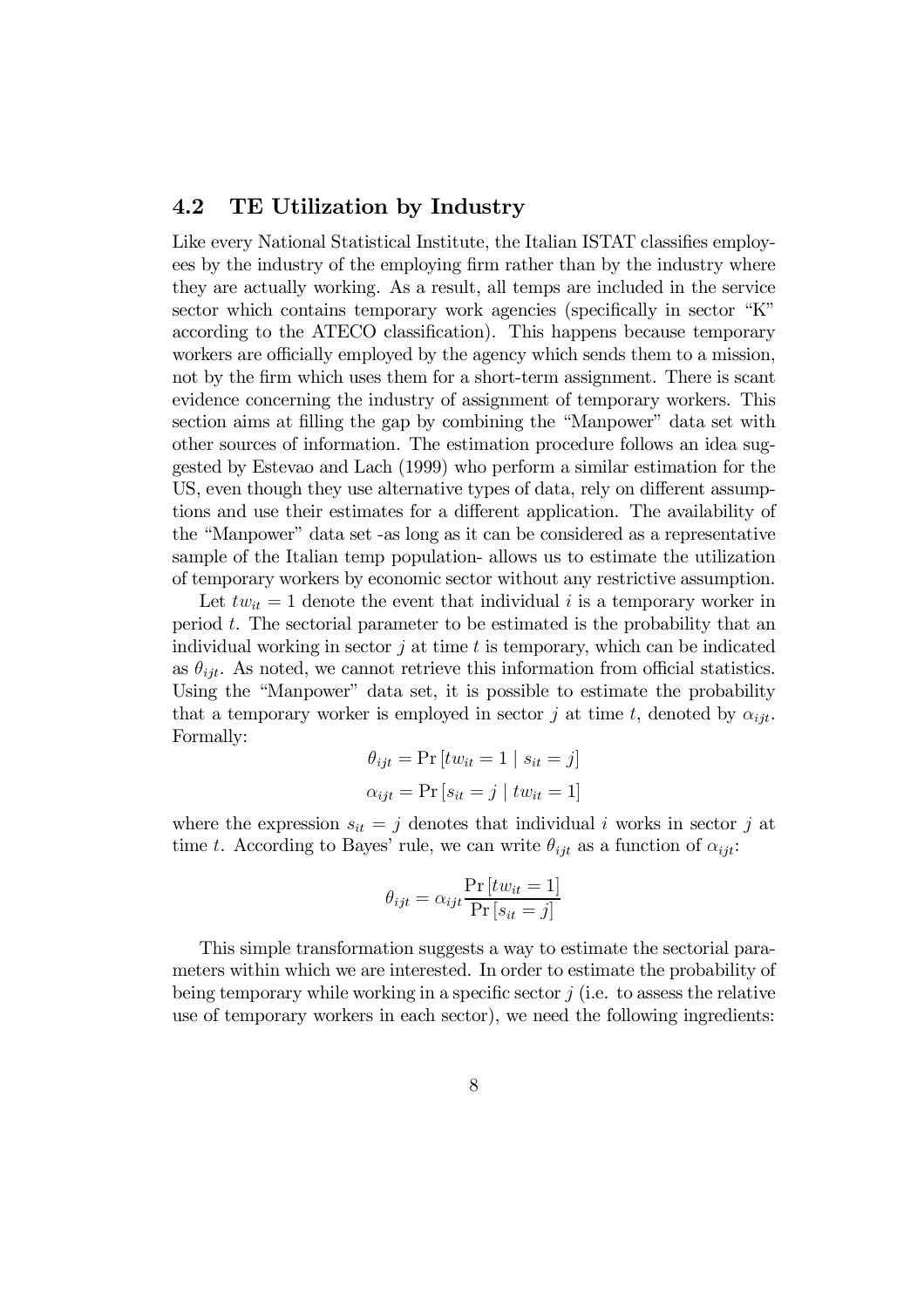$$
\widehat{\theta}_{ijt} = \frac{\widehat{\alpha}_{ijt} T_t}{N_{jt} + \widehat{\alpha}_{ijt} T_t}
$$

where  $T_t$  is the total number of temporary workers at time t,  $N_{it}$  the number of permanent workers employed in sector j at time t, and  $\hat{\alpha}_{ijt}$  the estimated probability of working in sector  $j$  at time  $t$  conditioning on being a temporary worker. Where can these ingredients be retrieved from?

The probability  $\hat{\alpha}_{iit}$  can be estimated as the proportion of temporary workers employed in sector  $j$  at time  $t$  according to the "Manpower" data set. The figures of  $N_{jt}$  are reported by ISTAT on a quarterly basis (see "Conti Trimestrali").<sup>10</sup> The number  $T_t$  has to be estimated and deserves particular attention. Statistics on permanent employees usually report stock measures (i.e. the number of employees in a particular moment or the average of different revelations). We do not have *flow* measures (i.e. the total number of people who have been employed for at least one day during a specific period). In the case of permanent employment, the difference between the two types of measure is not very relevant. On the contrary, in a situation of high turnover, like the one of temporary work, the difference is usually big. If one is interested in assessing the effect of temporary work on the labor force, the flow measure allows a better understanding of how many people are involved. If one is interested in assessing the impact of temporary work on the economy and employment, the stock measure provides a more meaningful indicator. In order to estimate the sectorial intensity of TE utilization, it is better to use stock measures. The  $N_{it}$  given by ISTAT are stocks, but there are not similar figures of  $T_t$ . Confiniterim (2000) provides a flow measure of the total number of temps in 1998, 1999 and 2000. Hence, the "Manpower" data set can be used to retrieve quarterly stock figures of temporary workers from the Confinterim annual flow numbers. Along all these steps, the only required assumption is that the "Manpower" data set is a representative sample of the entire population of Italian temporary employees. In order to make different data sources comparable with each other, we have to use a classification of the economy in 14 sectors and a quarterly time span.

<sup>&</sup>lt;sup>10</sup>Notice that, when estimating  $\theta_{ijt}$  for the service sector "K", we need to adjust  $N_{jt}$  in order not to count twice temporary workers employed by other sectors.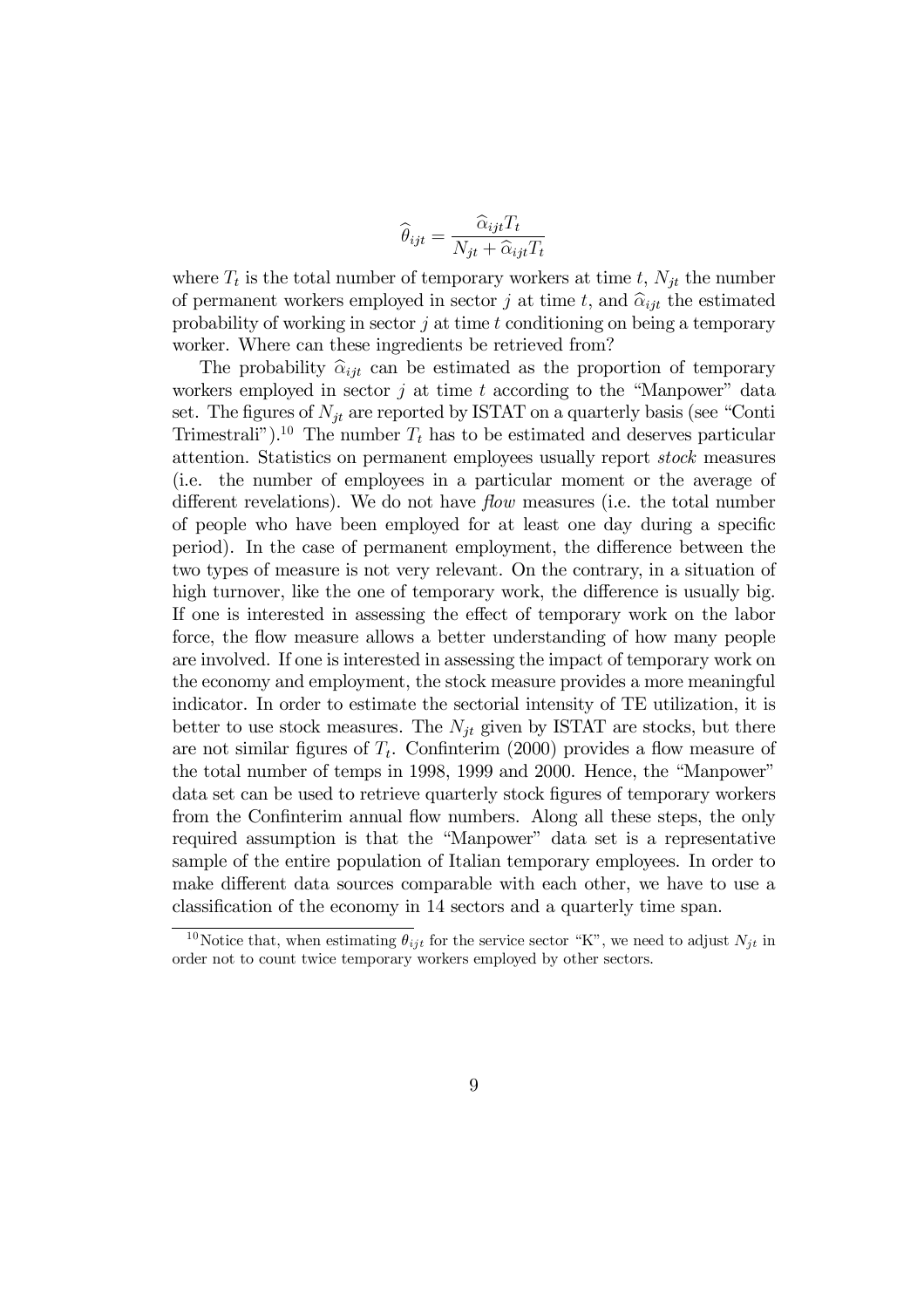| Sector                       | $\theta_{i,2000.2}$ |
|------------------------------|---------------------|
| Agriculture                  | 0.01                |
| Construction                 | 0.08                |
| Energy                       | 0.15                |
| Food/Beverage/Tobacco        | 1.04                |
| Textiles/Etc.                | $0.33\,$            |
| Wood/Paper/Etc.              | 0.36                |
| Chemicals                    | 3.90                |
| Non-Metal Minerals           | 0.21                |
| Metals                       | 0.18                |
| Machinery/Electronics        | 4.73                |
| Transportation Manufacturing | 3.23                |
| Retail/Wholesale/Tourism     | 0.15                |
| Transportation/Telecomm.     | 0.82                |
| Banking/Insurance/Etc.       | 0.24                |
| Whole Economy                | $0.81\,$            |

**Table 2.** TE utilization by sector  $(\%)$ 

The sectors may be grouped in broader categories: eight in "manufacturing" ("food/etc."; "textiles/etc."; "wood/etc."; "chemicals"; "non-metal minerals"; "metals"; "machinery/electronics"; "transportation manufacturing"); three in "services" ("retail/wholesale/tourism"; "banking/etc."; "transport/communications"); three in "other" ("agriculture"; "construction"; "energy"). For the moment, it is possible to estimate the  $\theta_{ijt}$  for these sectors in nine quarters (from 1998.2 to 2000.2). Public employees are not considered, since TE was extended to the public sector only in 2000. Table 2 reports the results (in percentage terms) for the last available quarter (2000.2). The evolution of the  $\hat{\alpha}_{ijt}$  and  $\hat{\theta}_{ijt}$  across the quarters is shown in the appendix.

In the second quarter of 2000, the intensity of TE utilization in the whole economy (again, excluding the public sector) was equal to 0.81%. This number is below the level observed in countries where TE developed earlier. The overall incidence is 4.5% in the Netherlands, 3.2% in the United Kingdom, and  $2.5\%$  in France.<sup>11</sup> In the US, we observe  $2.5\%$  in the whole economy and 3.5% both in manufacturing and services. The extent of TE in Italy appears very small, but additional remarks should be taken into account. The take-off of TE has only started: Confinterim (2000) predicts that the

 $11$ See Ciett (2000). The average TE utilization in the European Union is 1.5%.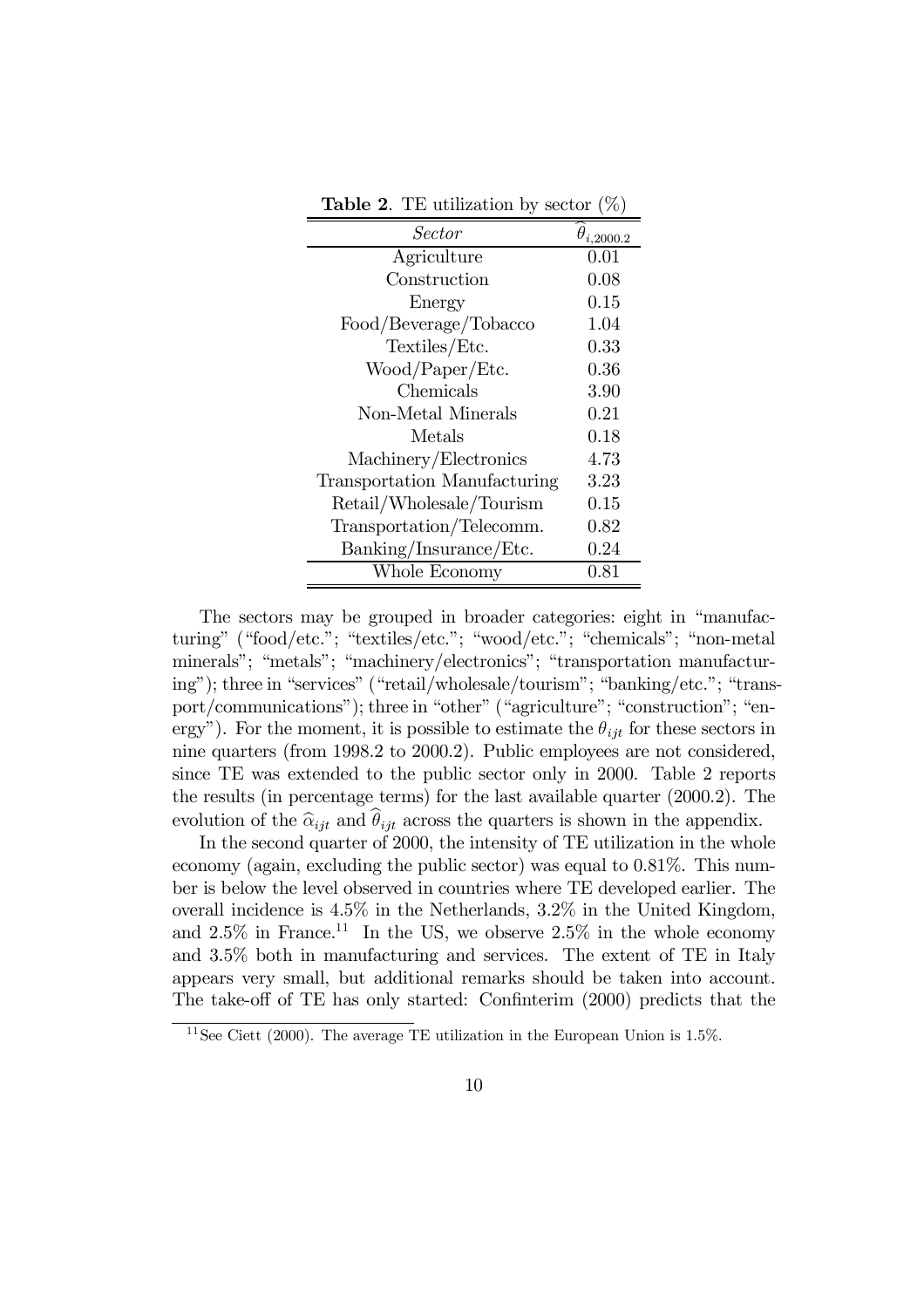number of temporary workers will duplicate by the end of 2000; according to Ciett (2000), Italy will outmatch the 2% level by 2010. The stock measure captures the incidence of this type of work on the economy, but not its diffusion among workers: if turnover were high, TE would still represent the springboard toward regular employment for a relevant part of the labor force. Moreover, the intensity of TE utilization varies widely by sector.

As shown in Table 2, in three sectors of the economy, the utilization of TE has already reached US-type levels: machinery/electronics (4.7%); chemicals  $(3.9\%)$ ; transportation manufacturing  $(3.2\%)$ . From a perspective of "demand for flexibility", it is not surprising that these manufacturing sectors have been the first ones to exploit the potentiality of TE. Transportation manufacturing represents a good example. As pointed out by Ciett (2000), the European automotive industry has undergone tremendous changes over the last few decades, such as the shift from a product-driven to a demanddriven production schedule and the increase in international competition. Firms operating in this sector must deal with ever-shorter demand cycles and unforeseeable production peaks. All these trends have fostered the demand for flexibility. This preliminary overview confirms the conclusion by Isfol (2001), according to how the introduction of temporary agency work in Italy helped firms to recover "production flexibility" with respect to lowskilled and blue-collar segments of the labor force.

At first glance, it seems puzzling that non-manufacturing sectors characterized by seasonal activity peaks -such as agriculture and tourism- show a negligible utilization of TE. This could be explained by the fact that these sectors are already using atypical or informal employment to deal with their flexibility needs (family work, cooperative work, shadow workers like immigrants in the South or students elsewhere, etc.). In the future, it will be interesting to see whether temporary help agencies will be able to design win-win solutions, making it profitable for both firms and workers to shift from these atypical or informal relationships to temporary work.

#### 4.3 TE Utilization, Volatility and Hiring Pattern

The small number of sectors considered by the previous estimation makes it possible to examine case by case the reason why TE is used. It is also possible, however, to detect empirical correlations in the available data with the aim to shed light on the sectorial variability of TE utilization. The 14 economic sectors can be clustered according to their utilization of temporary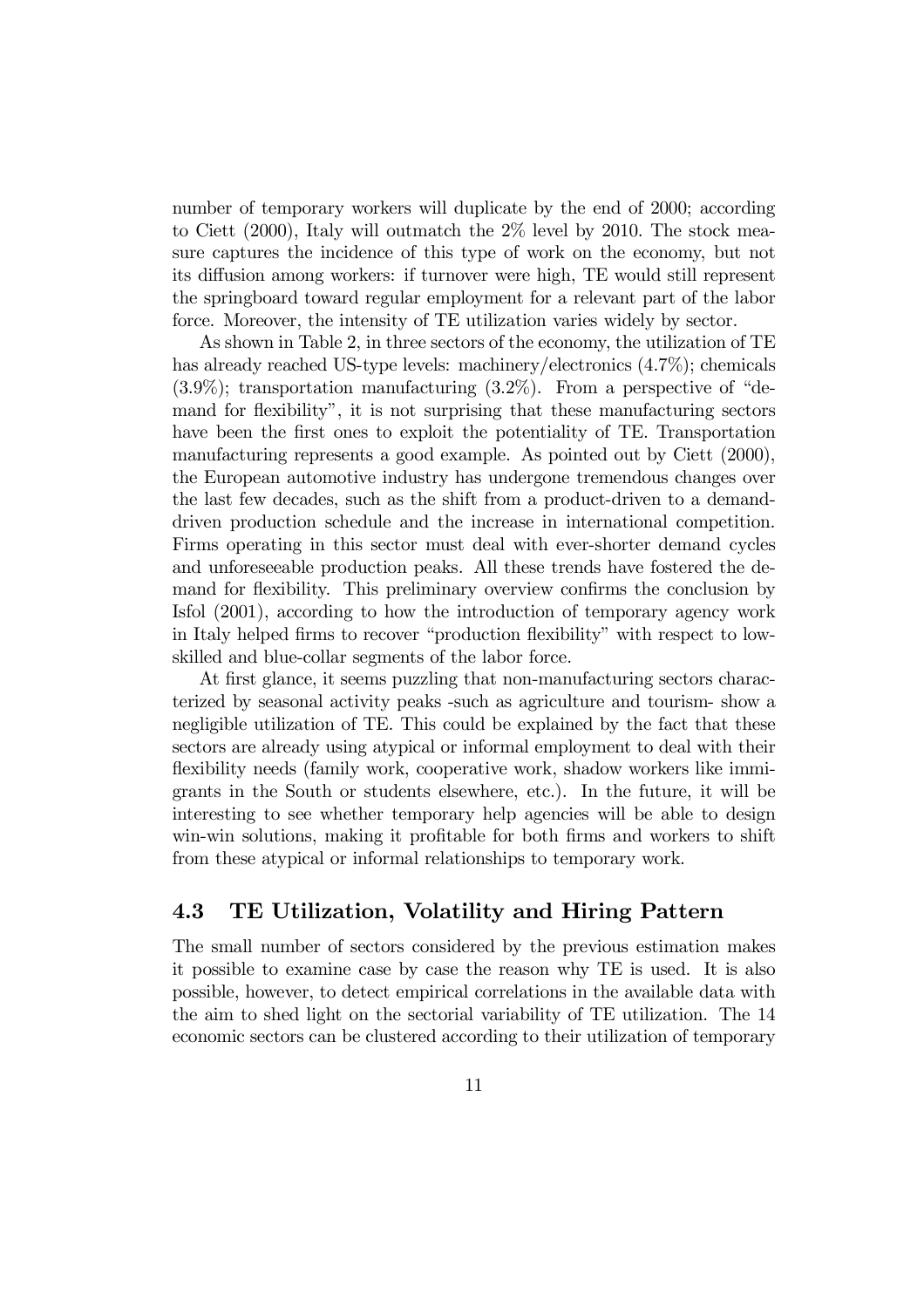work. All the sectors in the interval  $[\theta - \sigma/2; \theta + \sigma/2]$  could be included in a "medium" group, where  $\theta$  is the average intensity and  $\sigma$  the standard deviation. All the sectors below this interval could be included in a "low" group and all those above the interval in a "high" one. This procedure (of course, with a little bit of arbitrariness as in every clustering) produces three groups containing the following sectors: three in the high-intensity group (machinery, chemicals, transportation manufacturing); four in the mediumintensity group (food, textiles, wood/paper, communications); seven in the low-intensity group (agriculture, construction, energy, non-metal minerals, metals, trade/tourism, banking/insurance). Visual inspection confirms the plausibility of this clustering, particularly for the distance between the high group and the other two. This procedure allows us to compare the means of some interesting indicators in the three groups. Specifically, it is interesting to look at the correlation between TE utilization and production volatility or changes in the sectorial share of permanent employment. The first step observes the role that activity peaks play in the demand for temporary workers. The second step observes the change in the hiring patterns of permanent workers, subsequent to the liberalization of TE agencies.

The results are summarized in Table 3, which contains the group means of the first-column variables. The variable  $\theta_i$  is the estimated sectorial utilization intensity of temporary workers; IP is the variance of the monthly index of industrial production in the period from 1998.2 to 2000.2; POS is a measure of positive variability in the same period, i.e. the variability of IP above its trend level; VOL is a dummy equal to one if the sector shows a volatility above the average.

| Variable                  | "High" group | "Medium" group | "Low" group | <i>Sectors</i> |
|---------------------------|--------------|----------------|-------------|----------------|
| $\theta_i$                | $3.95\%$     | $0.64\%$       | 0.15%       | 14             |
| <b>TP</b>                 | 555          | 371            | 309         | 9              |
| <b>POS</b>                | 223          | 174            | 167         | 9              |
| VOL                       |              | 0.25           | 0.17        | 13             |
| $\Delta\gamma_{i,after}$  | $-2.4\%$     | $-3.6\%$       | $+1.8\%$    | 14             |
| $\Delta\gamma_{i,before}$ | $+1.6\%$     | $-0.7\%$       | $-0.1\%$    | 14             |

Table 3. Volatility and permanent hiring by TE intensity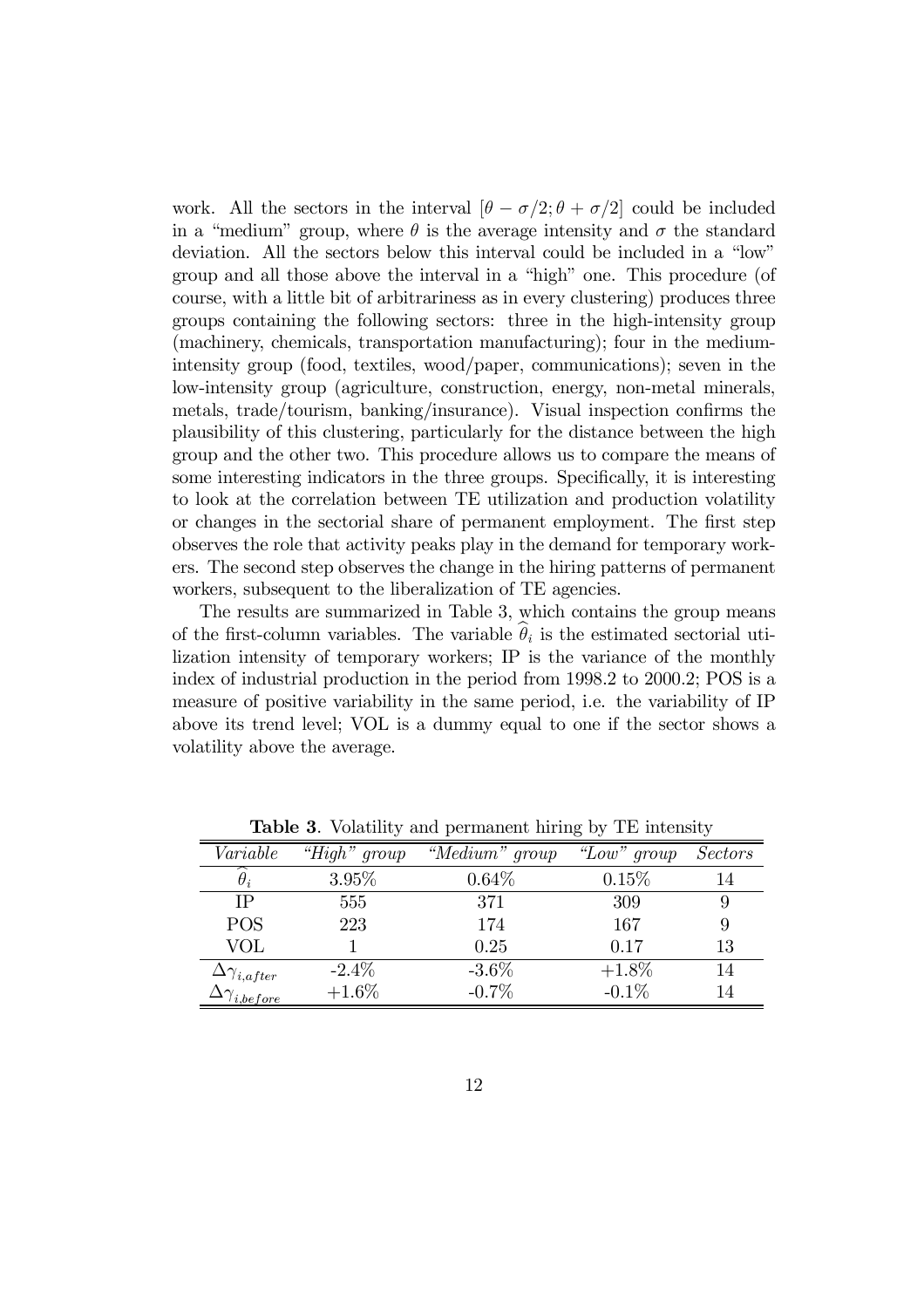The index IP averages 412 and displays a standard deviation equal to 190; the index POS averages 188 and displays a standard deviation equal to 55. Not all indexes are available for all sectors, but each of them is available for at least three sectors in every intensity group.<sup>12</sup> As shown in Table 3, all the average volatility indexes are greater in the high-intensity group than in the others, and those in the medium-intensity group are slightly greater than those in the low-intensity one. The means of the high-intensity group are significantly different at a 5% level from those of the other groups, according to t-tests on the equality of means. The differences between the means of the medium and those of the low-intensity group are not always statistically significant. There is enough evidence, however, that a substantial correlation between production volatility and TE utilization is present.

The last two rows in Table 3 report the change in the group share of permanent employment before and after the liberalization of TE. Using the previous notation, the probability of working in sector  $\hat{\jmath}$  at time  $t$  conditional on being a permanent worker is defined as:

$$
\gamma_{ijt} = \Pr\left[s_{it} = j \mid tw_{it} = 0\right]
$$

The variable  $\Delta\gamma_{i,after}$  is the percentage change of the estimated  $\gamma_{ijt}$  by intensity groups, during the period from 1998.2 to 2000.2; the variable  $\Delta\gamma_{i, before}$ is the same percentage change during the period from 1996.1 to 1998.1. The second quarter of 1998 coincides with the period when the first TE agencies received the ministerial authorization to operate and started recruiting temporary workers. Table 3 shows that the high-intensity group reduced its share of permanent employment after the introduction of TE. The same thing happened to the medium-intensity group, even though by a lower amount. A similar trend was not at work before. The change in the hiring pattern is particularly evident in the three high-intensity sectors, even though the real amount is quite small. This does not mean that a causal effect is present, since counterfactual evidence is not available and a lot of possible explanations of the detected correlation exist. However, we can at least rule out the possibility that TE has been used more intensively in some sectors simply because they experienced an overall increase of their employment share.

The correlations summarized in Table 3 seem to indicate that the takeoff of TE in the Italian labor market was essentially demand driven, and the

<sup>&</sup>lt;sup>12</sup>Notice that IP and POS are available for nine sectors, while VOL is calculated for all sectors but agriculture (mixing the variance of the monthly index of industrial production for manufacturing and the variance of the monthly index of sales for services).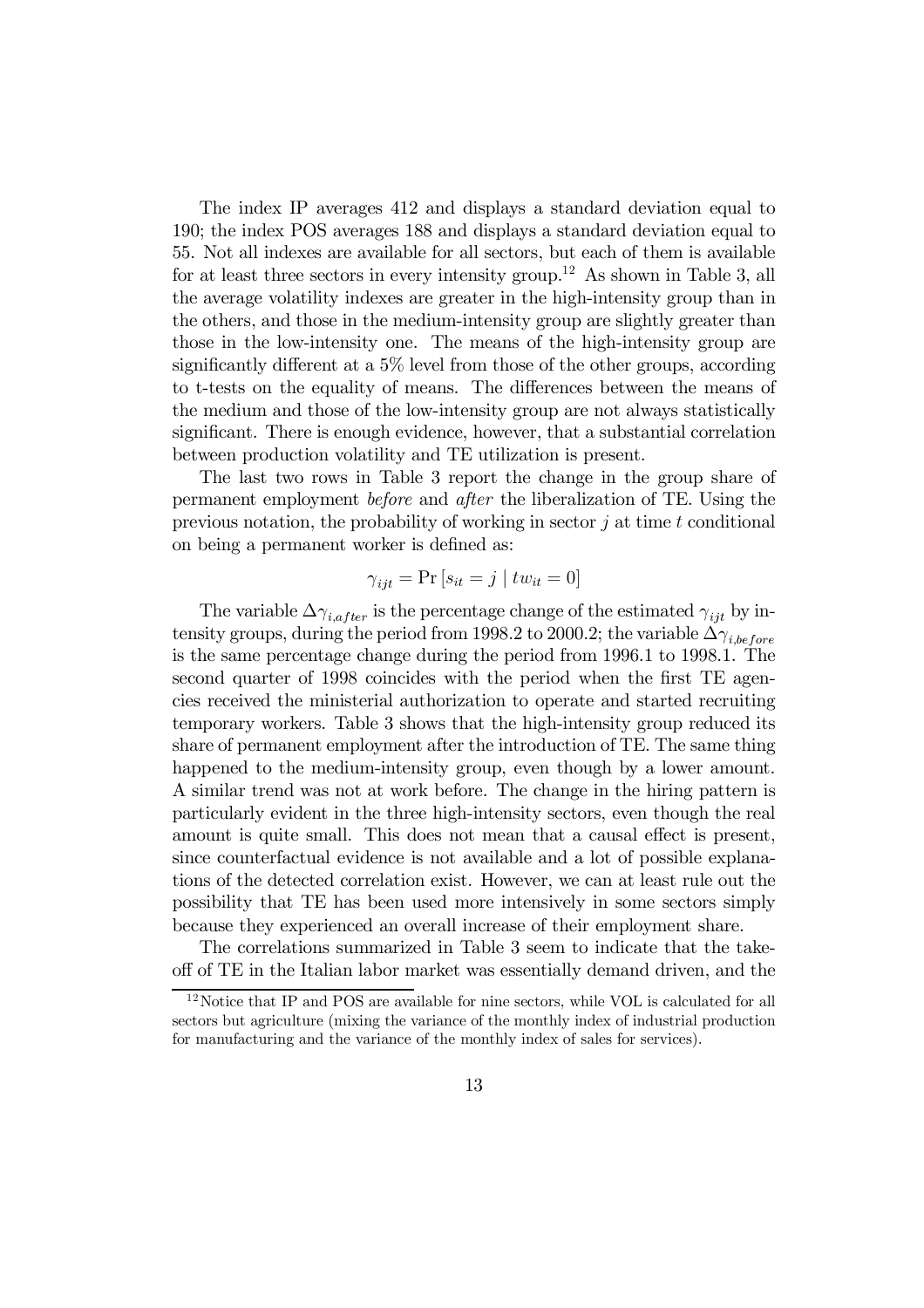flexibility needs of firms were the driving force behind the initial growth of this non-standard employment. This does not imply any welfare evaluation of TE. The possibility of using TE might allow firms to create job opportunities that they would not offer if TE were not available. Moreover, permanent employment (assuming that this is the preferred arrangement for the great majority of the labor force) might still be a by-product of flexibility for a lot of workers, who might end up in a permanent job after a period of temporary assignments. In the Italian labor market, where long-term unemployment is one of the major cause of concern, this effect might be first-order. In fact, TE might have a positive effect on the probability of finding a permanent job through two different channels: 1) the acquisition of human capital, social contacts and/or information about permanent vacancies; 2) signaling, i.e. the possibility for workers to signal their own individual ability by making themselves available to be screened during temporary assignments. Ichino, Mealli and Nannicini (2003) implemented an econometric evaluation project, aimed at estimating the causal effect of the treatment "temporary work" on the outcome "permanent employment", by using a carefully designed data collection strategy and Propensity Score Matching estimation techniques.

As a final remark, notice that the estimated TE intensity by sector could be used -following the application of Estevao and Lach (1999) for the USto disaggregate the overall growth of the utilization of temporary work in a "compositional" component and a "within" component. The former indicates that the expansion of this form of employment is a consequence of the more temporary-work-intensive industries having increased their sizes. The latter indicates that the expansion is due to changes in the hiring pattern within specific industries. If we calculate these components to explain the take-off of temporary work in Italy during the last two years, not surprisingly, we discover that 99% of the growth of temporary work is due to the within component. It will be interesting to replicate these calculations in the years to come when the temporary work market reaches its maturity in Italy.

### 5 Conclusion

This paper exploits the available empirical evidence to address a set of related questions regarding the take-off of temporary work in Italy, where this kind of non-standard employment was liberalized in 1997. The national data set by "Manpower" is combined with other statistical sources, in order to estimate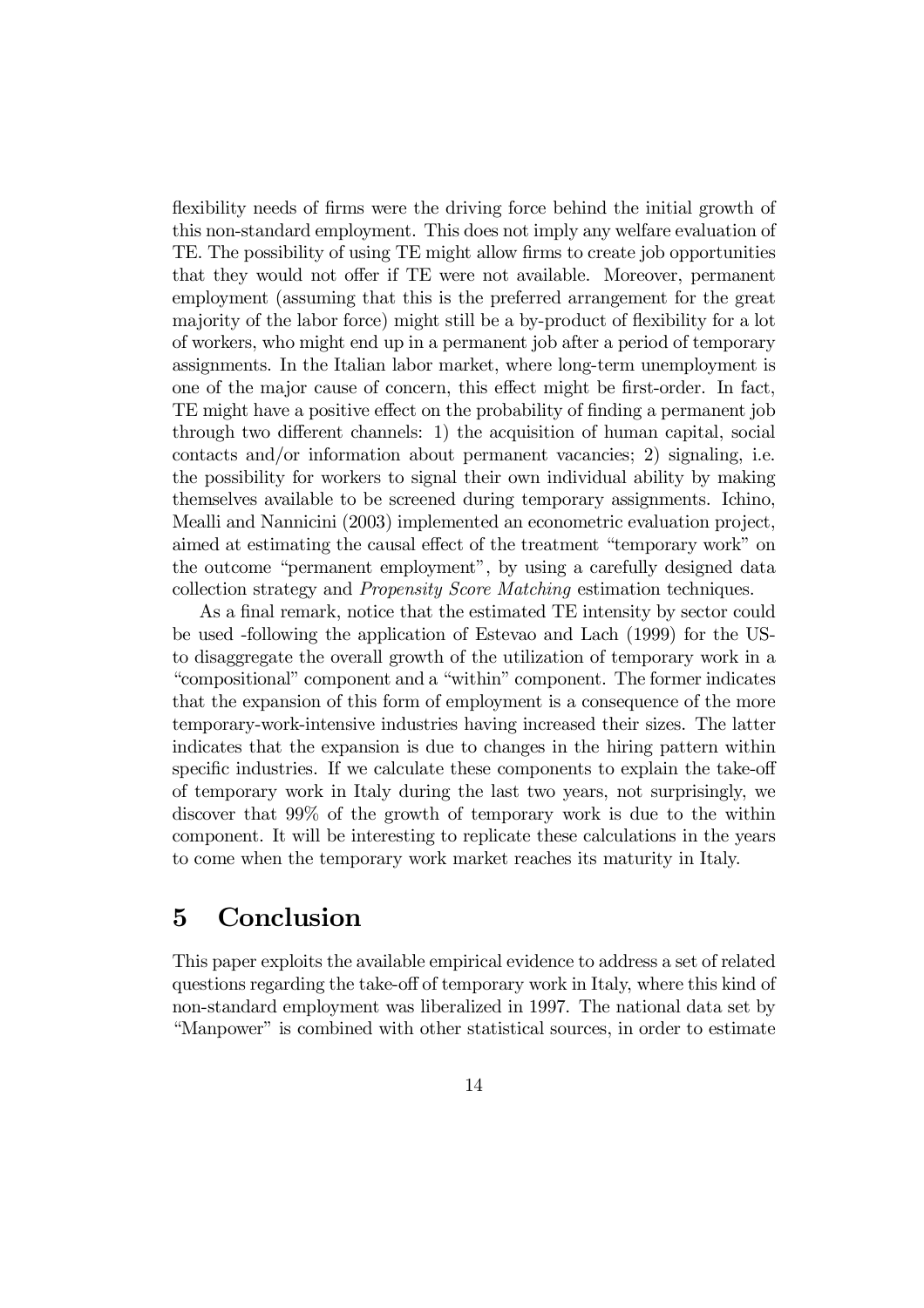the intensity of TE utilization by sector of the economy. TE utilization was equal to  $0.81\%$  in the whole economy at the end of 2000, far below the level of other industrialized countries that liberalized TE before. However, the spreading of TE across Italian firms and regions has only started and consistent growth is expected in the future. Moreover, three manufacturing sectors have already reached US-type levels of utilization: machinery/electronics  $(4.7\%)$ ; chemicals  $(3.9\%)$ ; transportation manufacturing  $(3.2\%)$ . A positive and significant correlation between production volatility and TE utilization shows up from the empirical evidence. The sectors that have used TE more intensively experienced an after-liberalization drop of their share of permanent employment. These preliminary findings support the view that the take-off of temporary work in Italy was essentially demand driven, i.e. that flexibility needs by firms were the driving force behind the take-off.

#### References

- [1] ABRAHAM, K.G. (1988), Flexible Staffing Arrangements and Employers' Short-term Adjustment Strategies, in HART R.A. (ed), Employment, Unemployment and Labor Utilization, Unwin Hyman
- [2] ATKINSON J., RICK J., MORRIS S. and WILLIAMS M. (1996), Temporary Work and the Labour Market, The Institute for Employment Studies, Brighton, Report 311
- [3] BOERI T. (1996), La "rigidità flessibile" del mercato del lavoro italiano, in "Lavoro e relazioni industriali", 3, 61-74
- [4] BRONSTEIN A.S. (1991), Temporary Work in Western Europe: Threat or Complement to Permanent Employment?, in "International Labour Review", 3, 291-310
- [5] CEBRIAN I., MORENO G., SAMEK M., SEMENZA R. and TO-HARIA L. (2000), Atypical Work in Italy and Spain: The Quest for Flexibility at the Margin in Two Supposedly Rigid Labor Markets, Conference on Nonstandard Work Arrangements in Japan, Europe and the United States, W.E. Upjohn Institute for Employment Research
- [6] CIETT (2000), Orchestrating the Evolution of Private Employment Agencies towards a Stronger Society, Brussels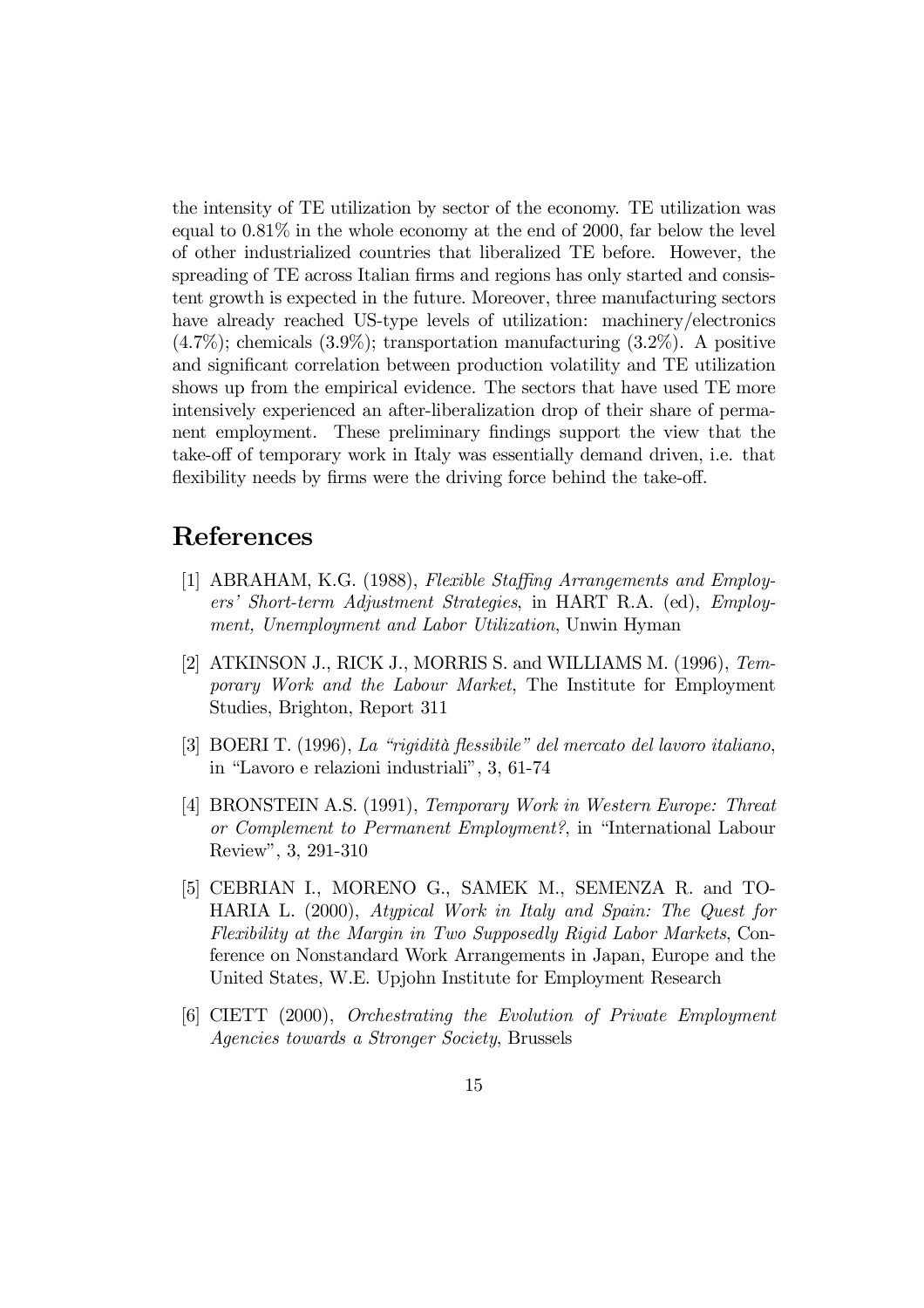- [7] CONFINTERIM (2000), Il lavoro temporaneo, Milano
- [8] ESTEVAO M. and LACH S. (1999), The Evolution of the Demand for Temporary Help Supply Employment in the United States, NBER Working Paper N.7427
- [9] FELSTEAD A. and JEWSON N. (eds) (1999), Global Trends in Flexible Labour, Macmillan
- [10] HOUSEMAN S.N. (2000), Why Employers Use Flexible Staffing Arrangements: Evidence from an Establishment Survey, Upjohn Institute Working Paper N.01-67
- [11] ICHINO A., MEALLI F. and NANNICINI T. (2003), Il lavoro interinale in Italia. Trappola del precariato o trampolino verso un lavoro stabile?, Ministero del lavoro e delle politiche sociali, Roma
- [12] ICHINO P. (1996), Il lavoro e il mercato, Mondadori
- [13] ICHINO P. (2000), Il contratto di lavoro I, Trattato di diritto civile e commerciale, volume XXVII, t.2, Giuffrè Editore, Milano.
- [14] ISFOL (2001), Il lavoro interinale. Prima ricerca nazionale sui dati dei Centri per l'impiego, Roma.
- [15] MINISTERO DEL LAVORO E DELLA PREVIDENZA SOCIALE (2000), Rapporto di monitoraggio sulle politiche occupazionali e del lavoro, N.2/2000, Roma
- [16] OECD (1999), Employment Protection and Labour Market Performance, in Employment Outlook, Paris
- [17] SCHOMANN I. and SCHOMANN K. (2000), In Search of a New Framework for Flexibility-(Re)Regulation of Nonstandard Employment Relationships in the EU, Conference on Nonstandard Work Arrangements in Japan, Europe and the United States, W.E. Upjohn Institute for Employment Research, Michigan
- [18] SESTITO P. (1996), I vincoli ad assunzioni e licenziamenti e la performance dell'occupazione, in GALLI G. and MARZOTTO P. (eds), La mobilità della società italiana, Vol.1, SIPI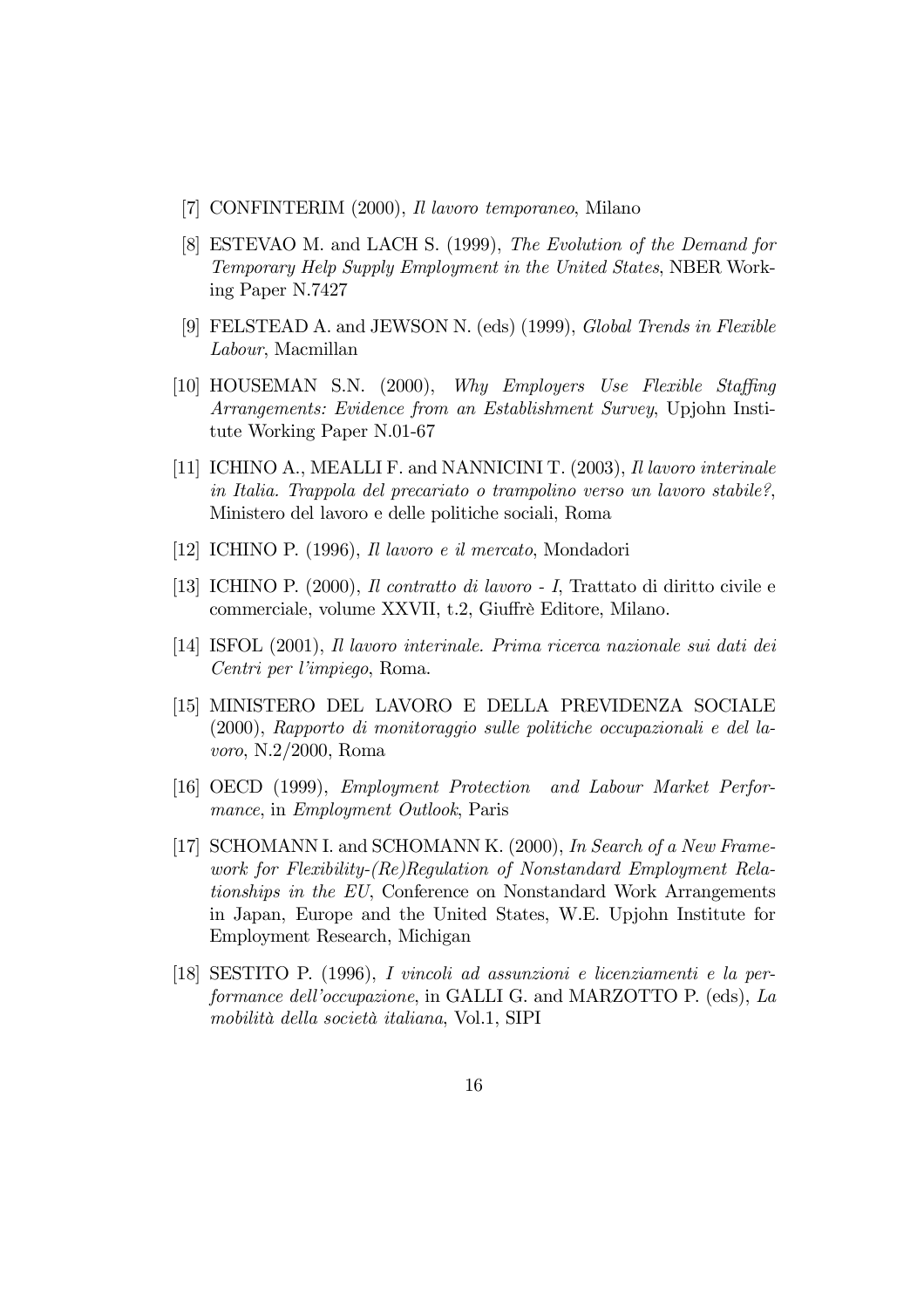# **Appendix I**

# (A) The evolution of alpha<sub>ijt</sub> from 1998.2 to 2000.2

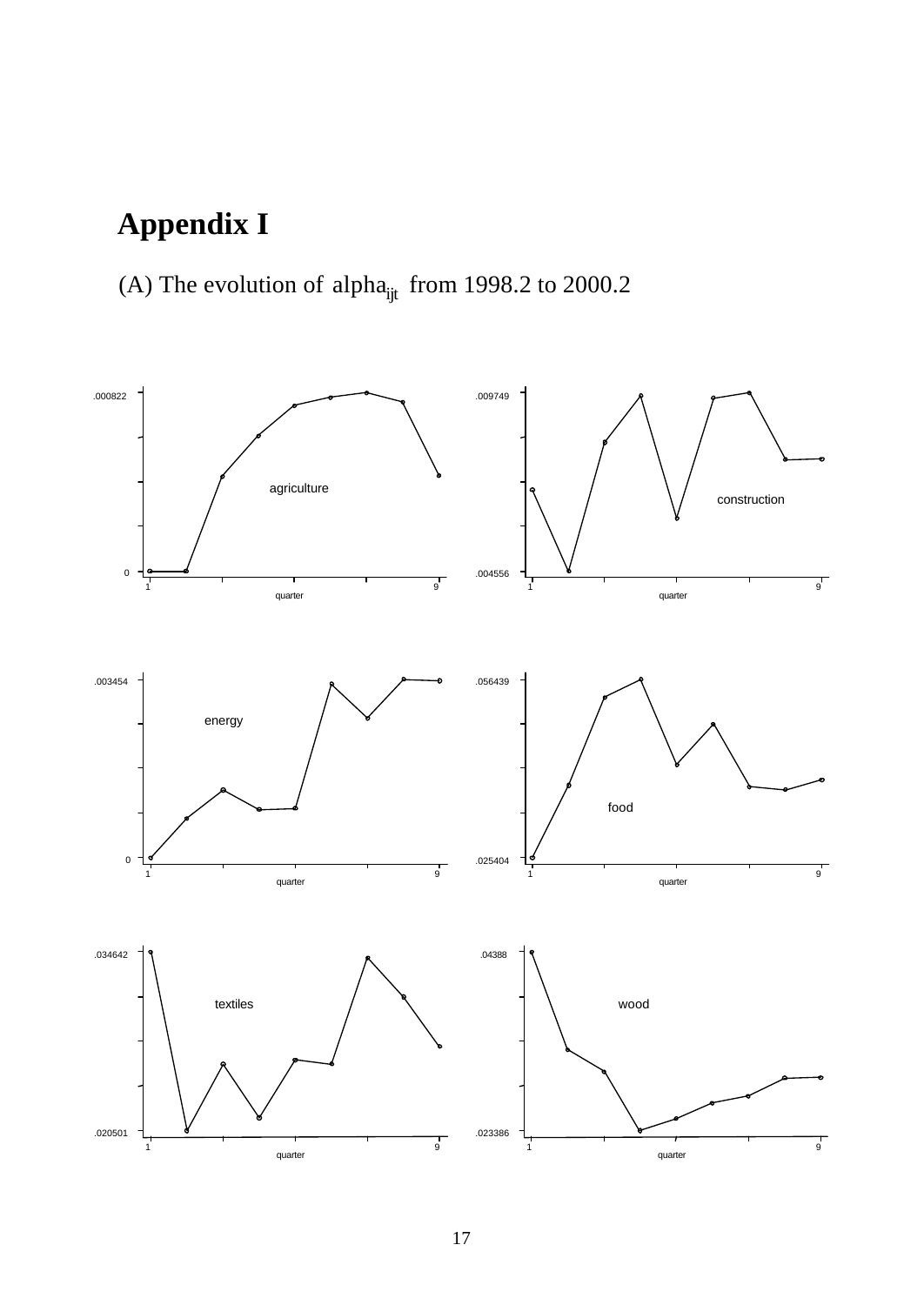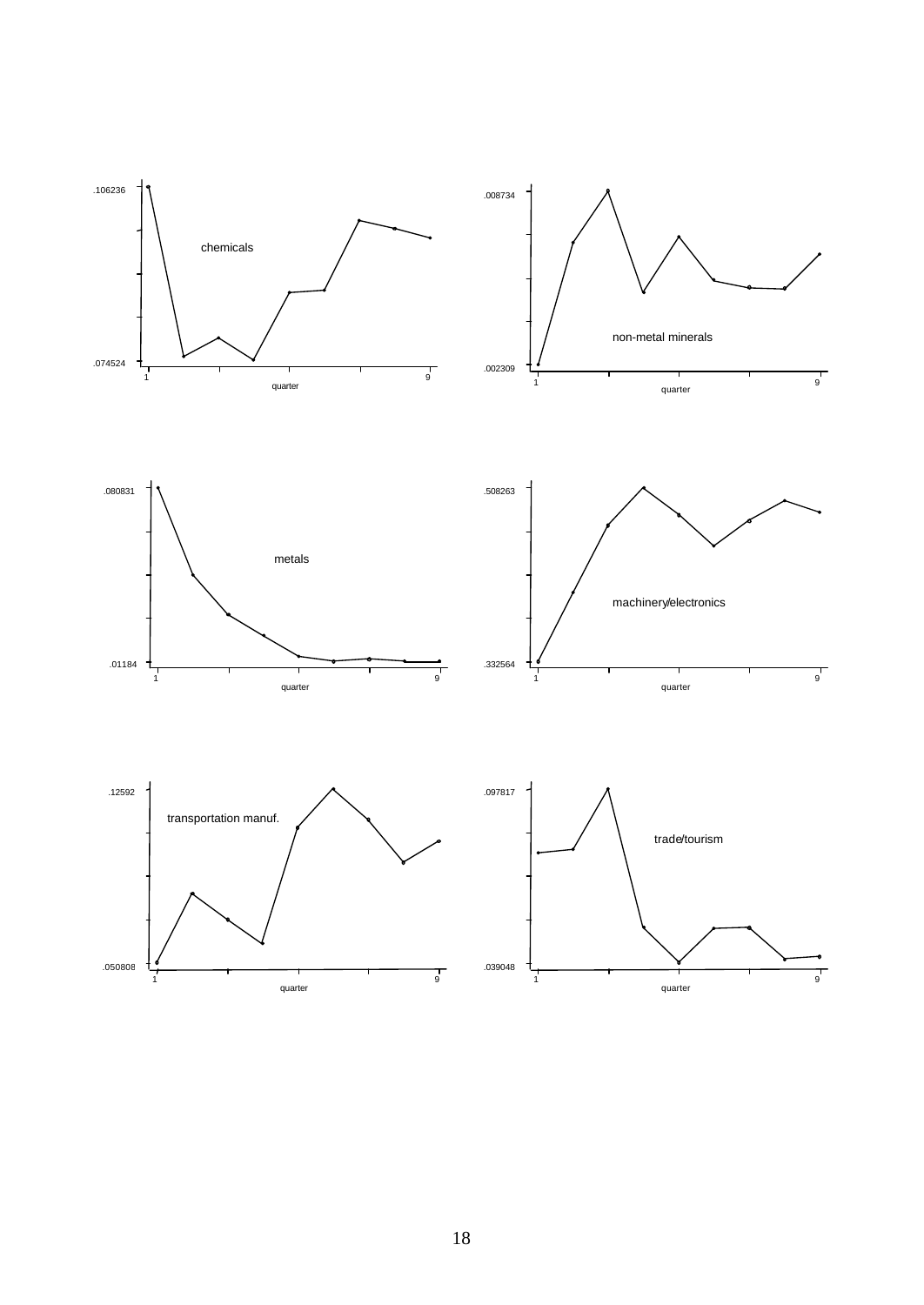

(B) The evolution of theta  $_{ijt}$  from 1998.2 to 2000.2

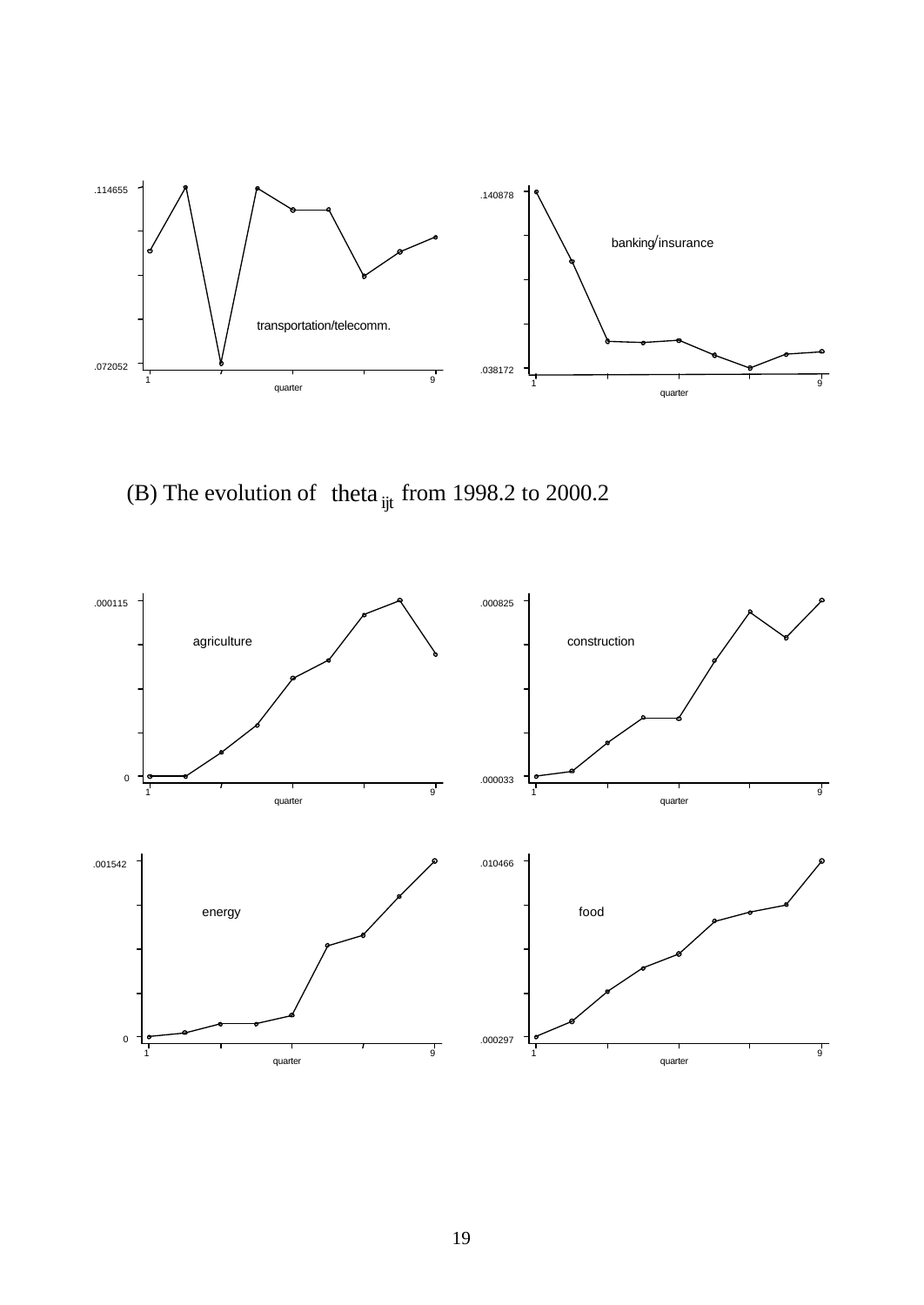